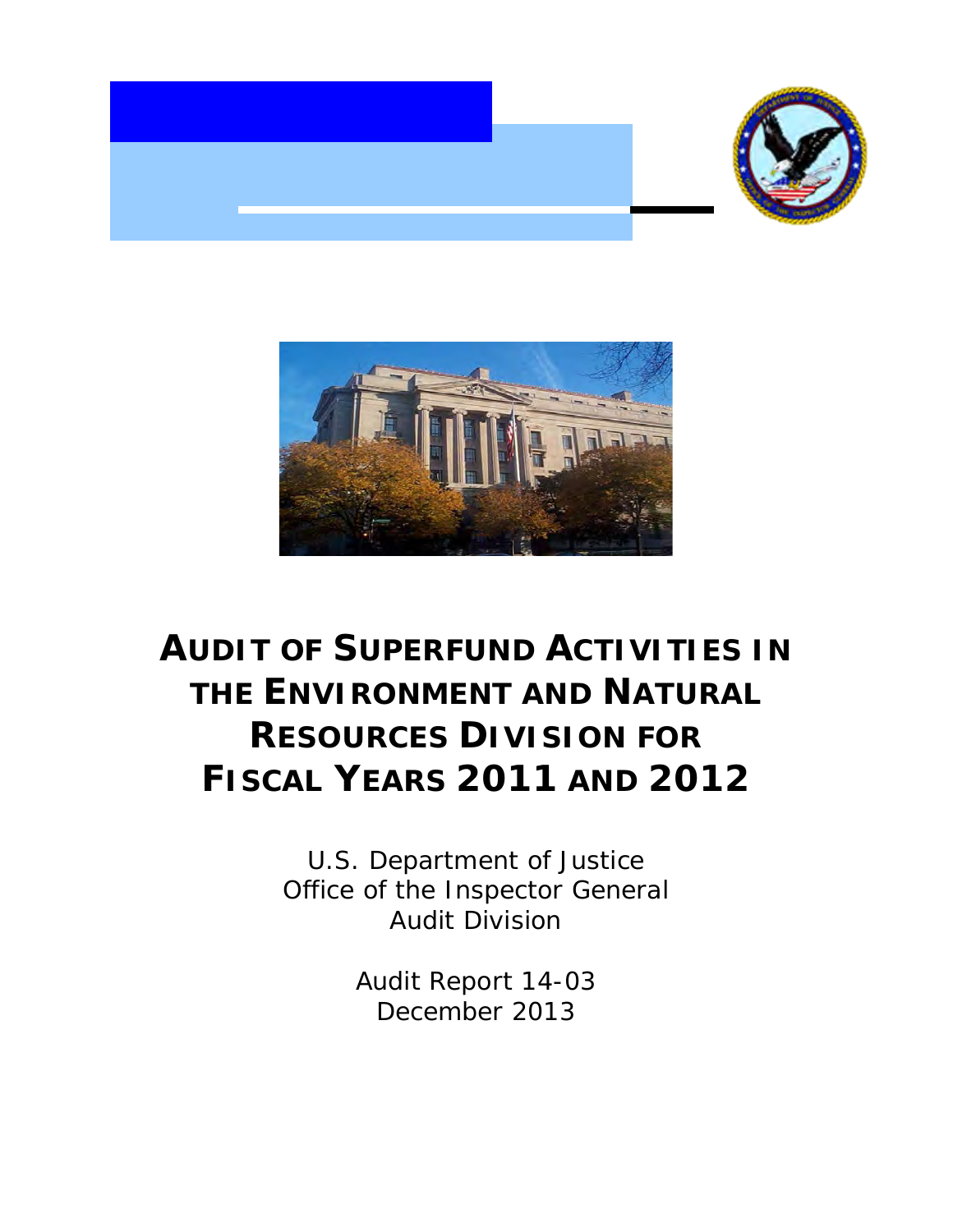## **AUDIT OF SUPERFUND ACTIVITIES IN THE FOR FISCAL YEARS 2011 AND 2012 ENVIRONMENT AND NATURAL RESOURCES DIVISION**

## **EXECUTIVE SUMMARY**

sites.<sup>1</sup> CERCLA seeks to ensure that individuals or organizations responsible for the improper disposal of hazardous waste bear the costs for their actions. The Comprehensive Environmental Response, Compensation and Liability Act of 1980 (known as CERCLA or Superfund), which was expanded by the Superfund Amendments and Reauthorization Act of 1986, established the Superfund program to clean up the nation's worst hazardous waste It also established the Hazardous Substance Superfund Trust Fund (Trust Fund) to finance clean up sites when a liable party cannot be found or the third party is incapable of paying clean up costs. The Trust Fund also pays the Environmental Protection Agency's (EPA) for enforcement, management activities, and research and development.

 Executive Order 12580, issued January 23, 1987, gives the Attorney enforces CERCLA's civil and criminal pollution-control laws. In fiscal year authorized reimbursements to the ENRD of \$25.6 million for FY 2011 and \$24.6 million for FY 2012 in accordance with EPA Interagency Agreements DW-15-92343901-0 (FY 2011) and DW-15-92343901-1 (FY 2012). General responsibility for all Superfund litigation. Within the Department of Justice (DOJ), the Environment and Natural Resources Division (ENRD) (FY) 1987, EPA entered into interagency agreements with the ENRD and began reimbursing the ENRD for its litigation costs. In recent years, EPA

<span id="page-1-0"></span> $\overline{a}$ 

<sup>&</sup>lt;sup>1</sup> 42 U.S.C. Chapter 103 (2012)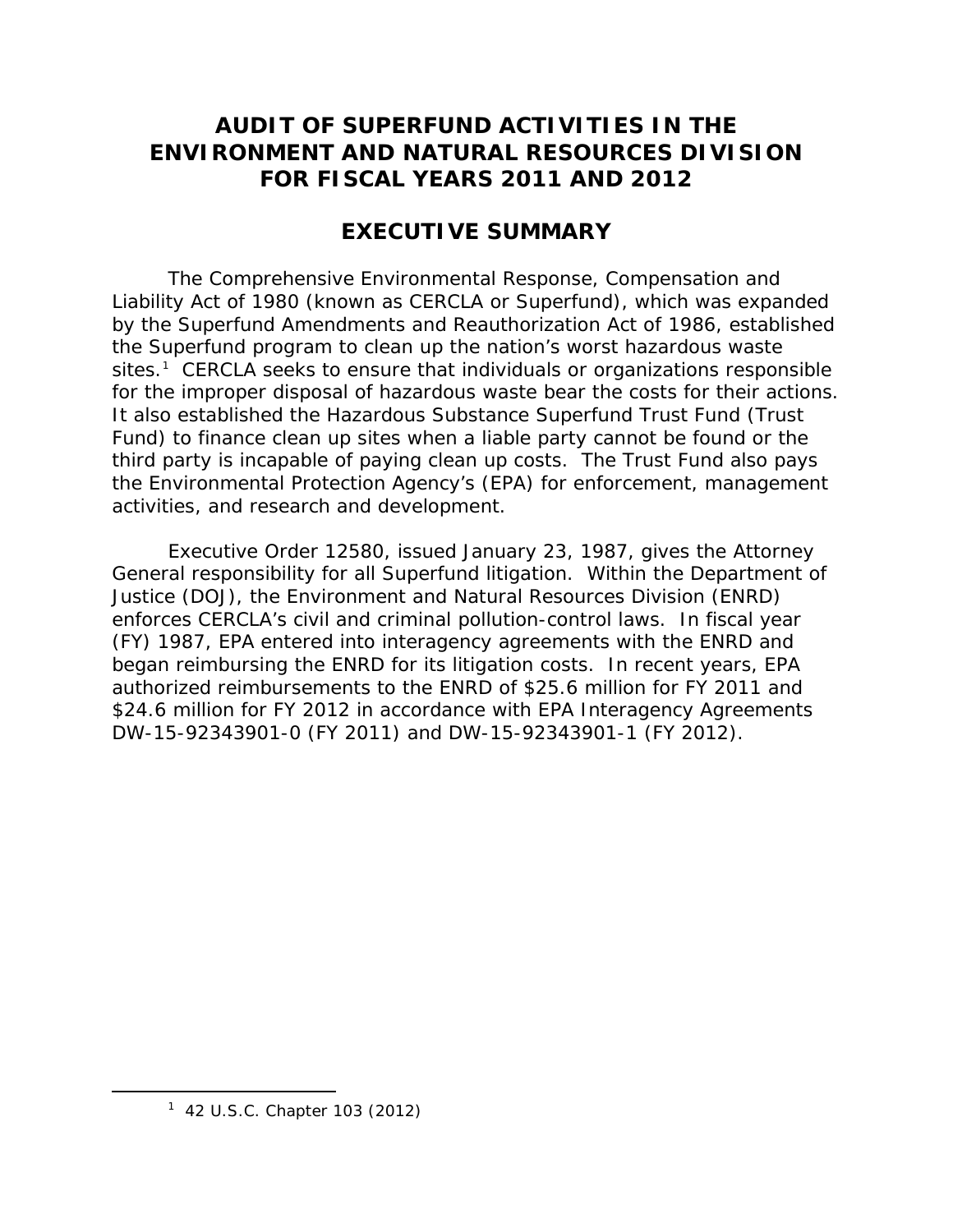maintain a system that documented its litigation costs. To this end, the The EPA and the ENRD Statement of Work required the ENRD to ENRD used a management information system developed and maintained by a private contractor. The system was designed to process financial data from the ENRD Expenditure and Allotment (E&A) Reports into: (1) Superfund direct costs by specific case broken down between direct labor costs and all other direct costs; (2) non-Superfund direct costs; and (3) allocable indirect costs.<sup>[2](#page-2-0)</sup>

 conducted this audit to determine if the cost allocation process used by the FYs 2011 and 2012. We compared costs reported in the contractor's As required by CERCLA, the DOJ Office of the Inspector General ENRD and its contractor provided an equitable distribution of total labor costs, other direct costs, and indirect costs to Superfund cases from accounting schedules and summaries for these 2 years to costs recorded in DOJ accounting records to review the cost distribution system used by the ENRD to allocate incurred costs to Superfund and non-Superfund cases.

 FYs 2011 and 2012. We believe that the ENRD provided an equitable distribution of total labor costs, other direct costs, and indirect costs to Superfund cases from

 $\overline{a}$ 

<span id="page-2-0"></span><sup>&</sup>lt;sup>2</sup> The E&A Report is a summary of the total costs incurred by the ENRD during the fiscal year. The report includes all costs (both liquidated and unliquidated) by subobject class and a final indirect cost rate calculation for the fiscal year. Other direct costs charged to individual cases include special masters, expert witnesses, interest penalties, travel, filing fees, transcription (court and deposition), litigation support, research services, graphics, and non-capital equipment. Indirect costs are the total amounts paid in the E&A Reports less direct charges and are allocated based on the direct Superfund salary costs on each case.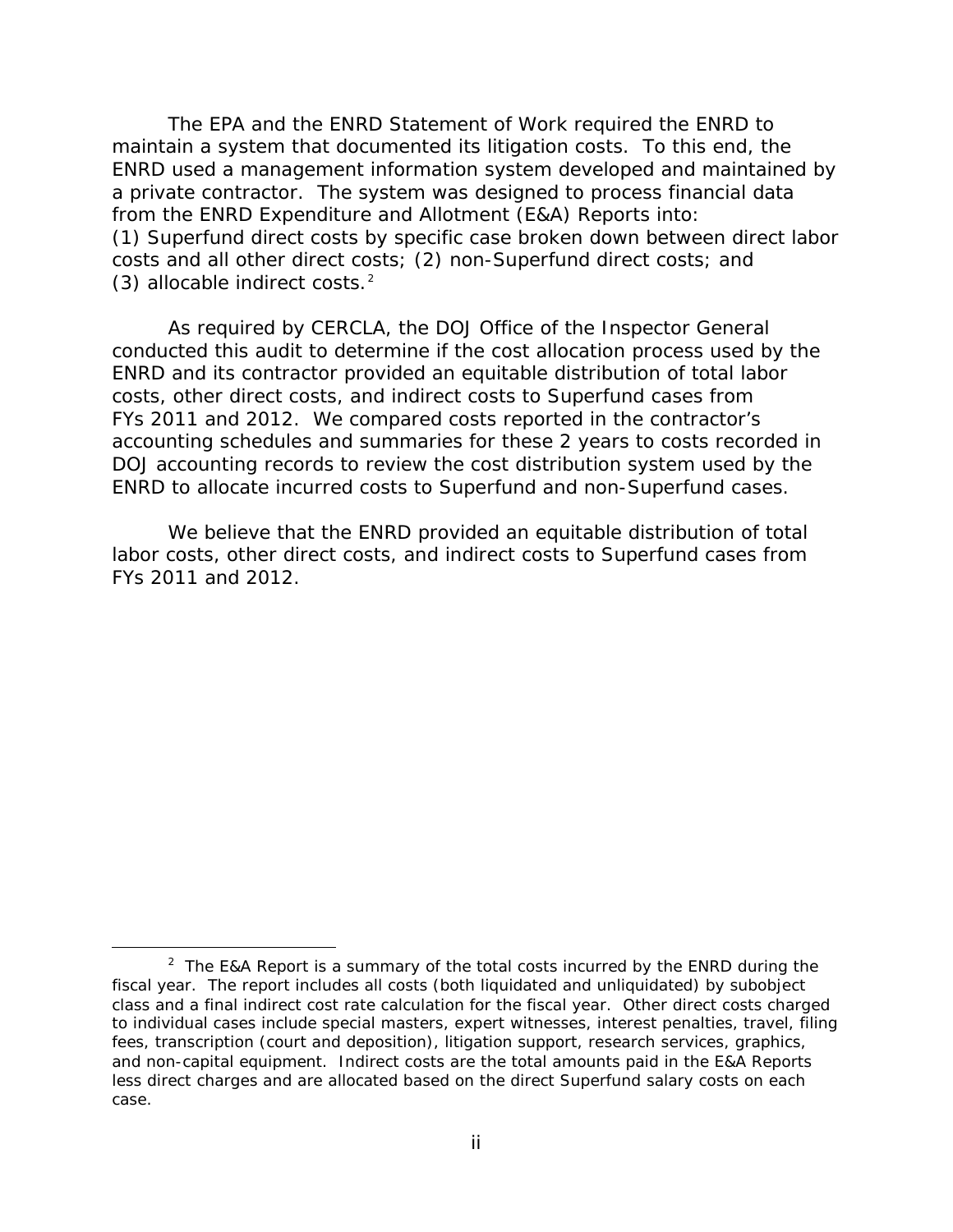## **TABLE OF CONTENTS**

| Reconciliation of Contractor Accounting Schedules and Summaries to |
|--------------------------------------------------------------------|
|                                                                    |
|                                                                    |
|                                                                    |
| STATEMENT ON COMPLIANCE WITH LAWS AND REGULATIONS 16               |
| APPENDIX I - OBJECTIVE, SCOPE, AND METHODOLOGY  17                 |
| APPENDIX II - FY 2012 CASES IN SAMPLE REVIEW  19                   |
| <b>APPENDIX III - FY 2011 ACCOUNTING SCHEDULES</b>                 |
|                                                                    |
| <b>APPENDIX IV - FY 2012 ACCOUNTING SCHEDULES</b>                  |
| 29                                                                 |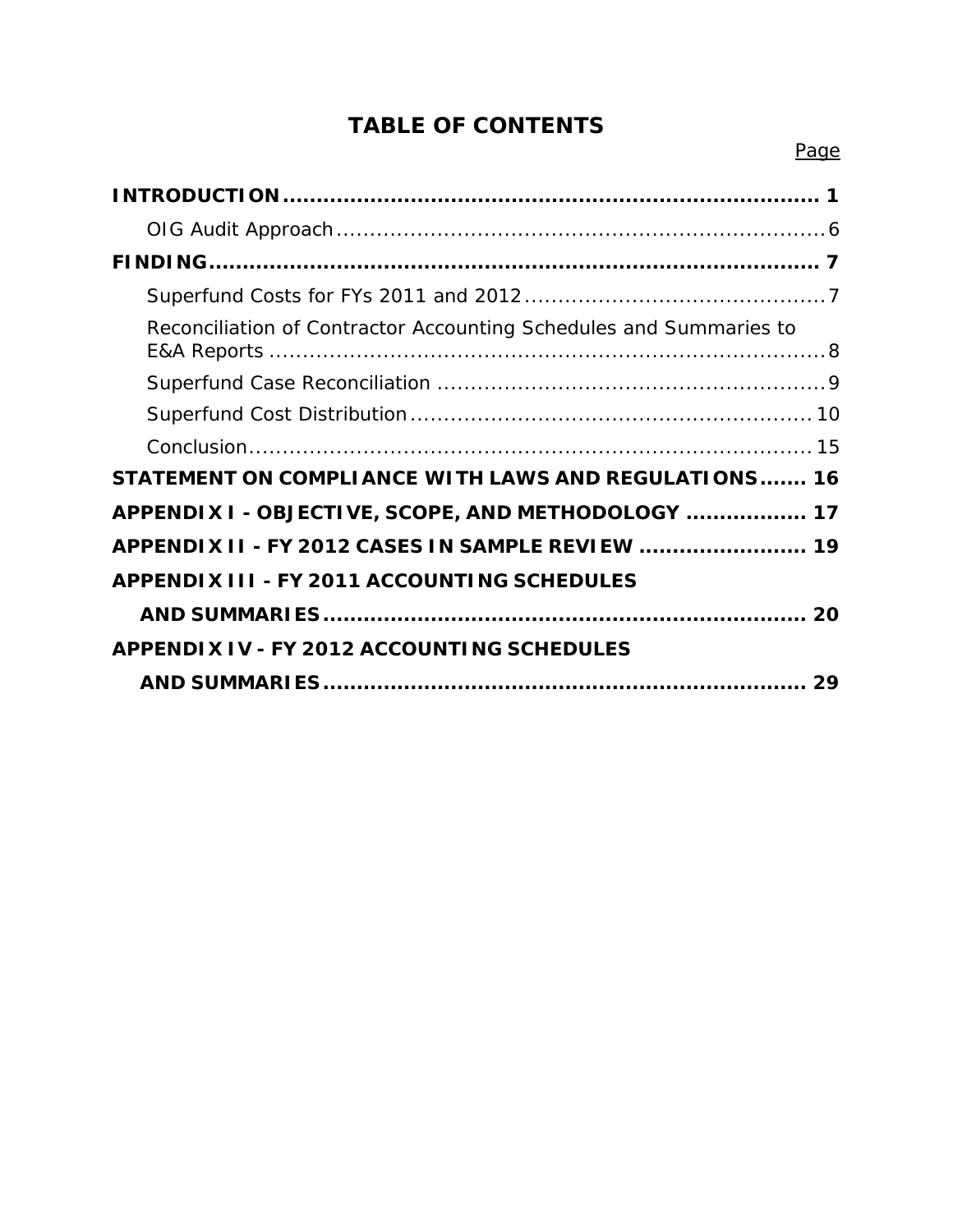## **INTRODUCTION**

<span id="page-4-0"></span>up hazardous waste sites throughout the United States.<sup>[1](#page-4-1)</sup> The law addressed that presented the greatest risk to human health and the environment. In 1980, the Congress passed the Comprehensive Environmental Response, Compensation and Liability Act (CERCLA or Superfund) to clean concerns about the need to clean up abandoned hazardous waste sites and the future release of hazardous substances into the environment. When CERCLA was enacted, the Environmental Protection Agency (EPA) was assigned responsibility for preparing a National Priorities List to identify sites Waste sites listed on the National Priorities List were generally considered the most contaminated in the nation, and EPA funds could be used to clean up those sites. The clean up of these sites was to be financed by the potentially responsible parties – generally the current or previous owners or operators of the site. In cases where the potentially responsible party could not be found or were incapable of paying clean up costs, CERCLA established the Hazardous Substance Superfund Trust Fund (Trust Fund) to finance clean up efforts. The Trust Fund also pays for EPA's enforcement, management, and research and development activities.

(SARA) in 1986.<sup>2</sup> SARA stressed the importance of using permanent Because certain provisions of CERCLA were set to expire in FY 1985, Congress passed the Superfund Amendments and Reauthorization Act remedies and innovative treatment technologies in the clean up of hazardous waste sites, provided EPA with new enforcement authorities and settlement tools, and increased the authorized amount of potentially available appropriations for the Trust Fund.

 Executive Order 12580, issued January 23, 1987, gives the Attorney pollution-control laws. Superfund litigation and support are assigned to the General responsibility for all Superfund litigation. Within the Department of Justice (DOJ), the Environment and Natural Resources Division (ENRD) administers cases against those who violate CERCLA's civil and criminal following ENRD sections: Appellate, Environmental Crimes, Environmental Defense, Environmental Enforcement, Land Acquisition, Natural Resources, and Law and Policy.

<span id="page-4-2"></span><span id="page-4-1"></span>Ì,

<sup>&</sup>lt;sup>1</sup> 42 U.S.C. Chapter 103 (2012)

 $2$  SARA is incorporated into 42 U.S.C. Chapter 103 (2012)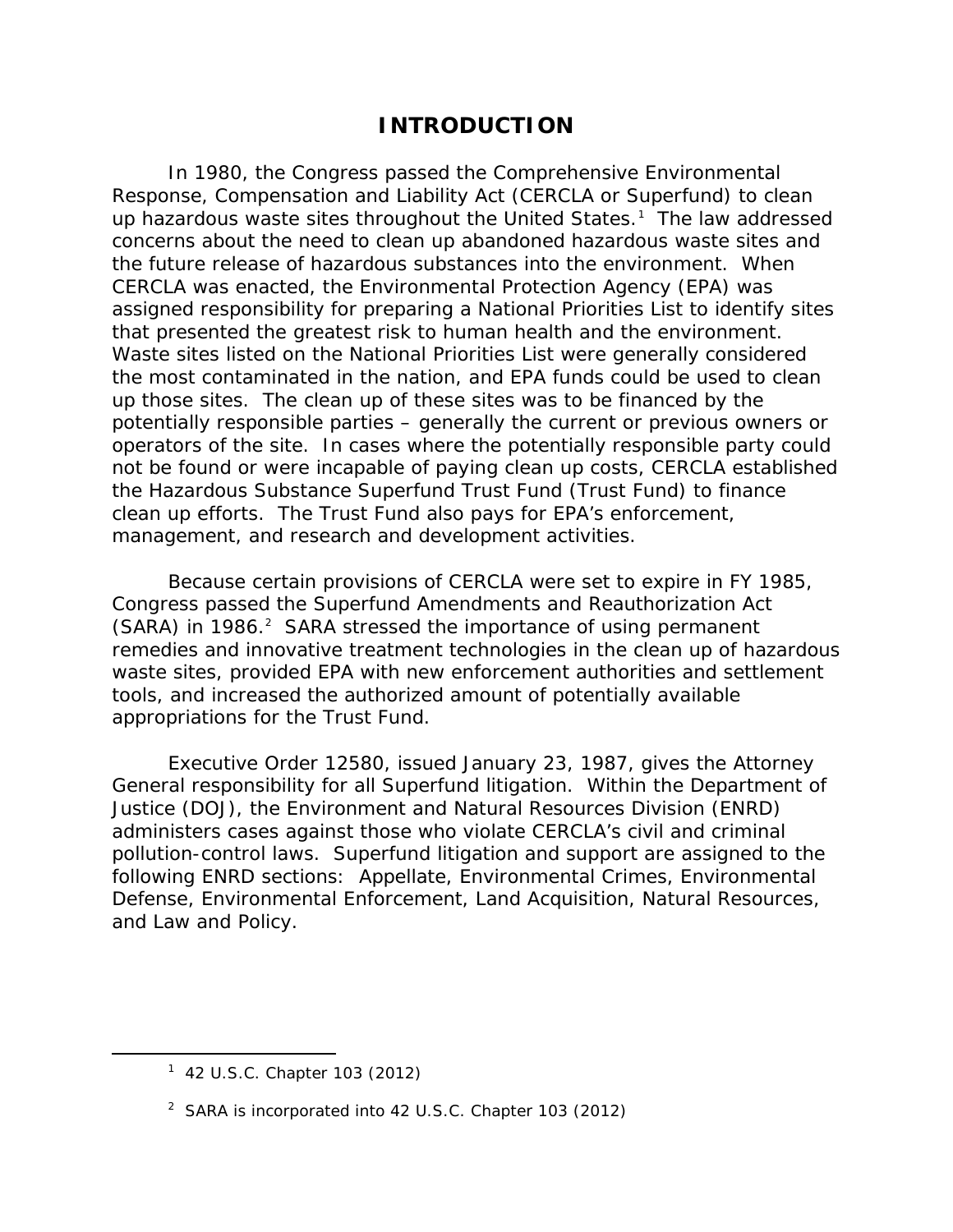with the DOJ to reimburse the ENRD for its litigation costs related to its reimbursements for Superfund litigation represented 29 percent of the Beginning in FY 1987, the EPA entered into interagency agreements CERCLA activities. As shown in Exhibit 1, cumulative budgeted ENRD's total budget during the 26-year period from FYs 1987 through 2012.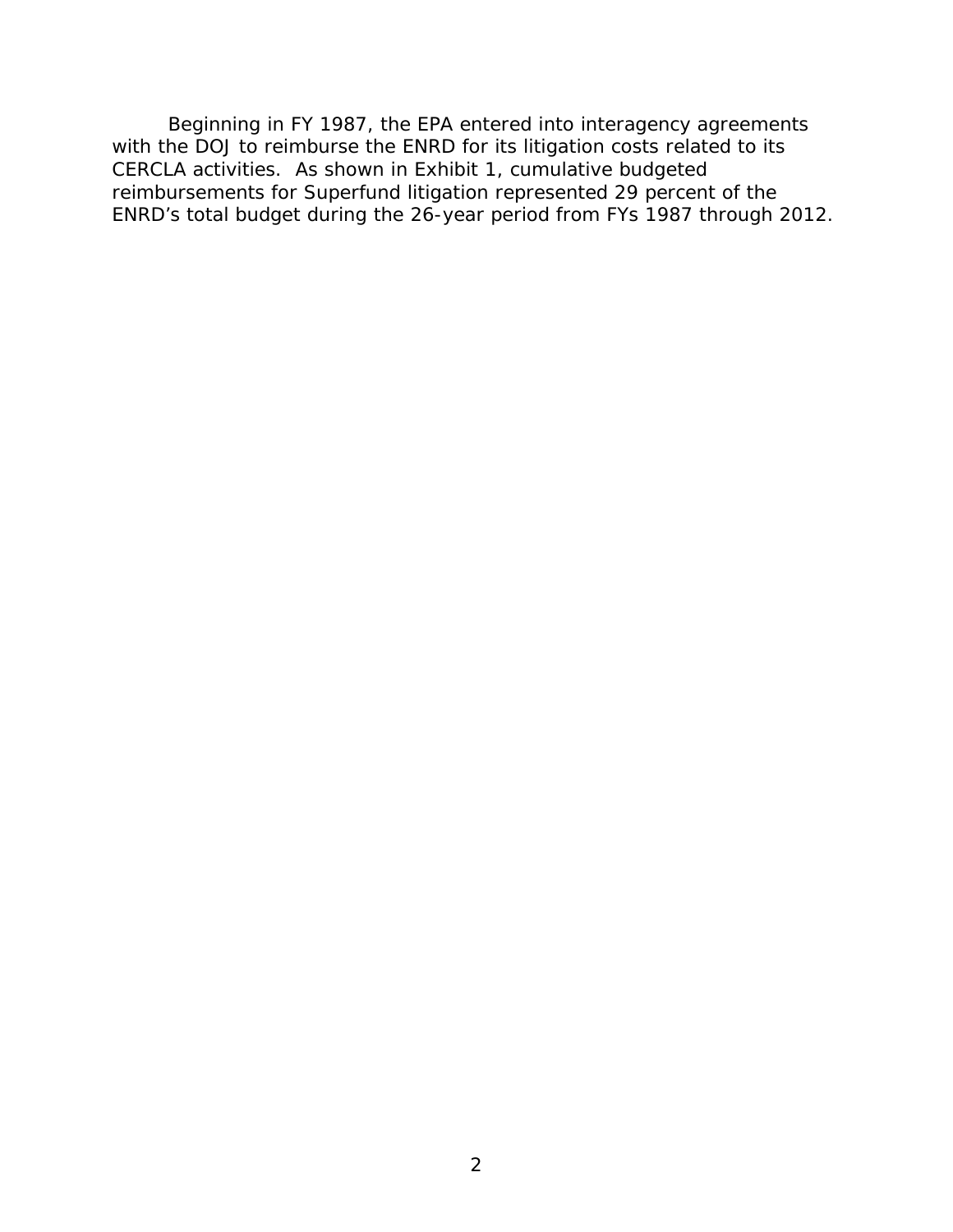|              | <b>Budgeted Superfund</b>  |                       |                          |  |
|--------------|----------------------------|-----------------------|--------------------------|--|
| <b>FY</b>    | <b>ENRD Appropriations</b> | <b>Reimbursements</b> | <b>Total ENRD Budget</b> |  |
| 1987         | \$23,195,000               | \$11,550,000          | \$34,745,000             |  |
| 1988         | 26,194,000                 | 18,473,000            | 44,667,000               |  |
| 1989         | 26,456,000                 | 22,100,000            | 48,556,000               |  |
| 1990         | 34,713,000                 | 28,754,000            | 63,467,000               |  |
| 1991         | 43,683,000                 | 32,799,000            | 76,482,000               |  |
| 1992         | 49,177,000                 | 35,607,000            | 84,784,000               |  |
| 1993         | 51,445,000                 | 34,534,000            | 85,979,000               |  |
| 1994         | 53,364,000                 | 33,809,000            | 87,173,000               |  |
| 1995         | 58,170,000                 | 33,879,860            | 92,049,860               |  |
| 1996         | 58,032,000                 | 32,245,000            | 90,277,000               |  |
| 1997         | 58,049,000                 | 30,000,000            | 88,049,000               |  |
| 1998         | 61,158,000                 | 29,963,500            | 91,121,500               |  |
| 1999         | 62,652,000                 | 30,500,000            | 93,152,000               |  |
| 2000         | 65,209,000                 | 30,000,000            | 95,209,000               |  |
| 2001         | 68,703,000                 | 28,500,000            | 97,203,000               |  |
| 2002         | 71,300,000                 | 28,150,000            | 99,450,000               |  |
| 2003         | 70,814,000                 | 28,150,000            | 98,964,000               |  |
| 2004         | 76,556,000                 | 28,150,000            | 104,706,000              |  |
| 2005         | 90,856,000                 | 27,150,000            | 118,006,000              |  |
| 2006         | 93,974,000                 | 26,319,100            | 120,293,100              |  |
| 2007         | 95,093,000                 | 26,056,000            | 121,149,000              |  |
| 2008         | 99,365,000                 | 25,594,000            | 124,959,000              |  |
| 2009         | 103,093,000                | 25,600,000            | 128,693,000              |  |
| 2010         | 109,785,000                | 25,600,000            | 135,385,000              |  |
| 2011         | 108,010,000                | 25,550,000            | 133,560,000              |  |
| 2012         | 108,009,000                | 24,550,000            | 132,559,000              |  |
| <b>Total</b> | \$1,767,055,000            | \$723,583,460         | \$2,490,638,460          |  |

### **Exhibit 1: Comparison of the ENRD's Appropriations and Budgeted Superfund Reimbursements (FYs 1987 through 2012)**

Source: ENRD Budget History Report for FYs 1987 through 2012

The EPA and the ENRD Statement of Work required the ENRD to maintain a system that documented its Superfund litigation costs. Accordingly, the ENRD implemented a management information system designed by FTI Consulting, Incorporated (contractor). The system was designed to process financial data from the ENRD's Expenditure and Allotment (E&A) Reports into: (1) Superfund direct costs by specific case,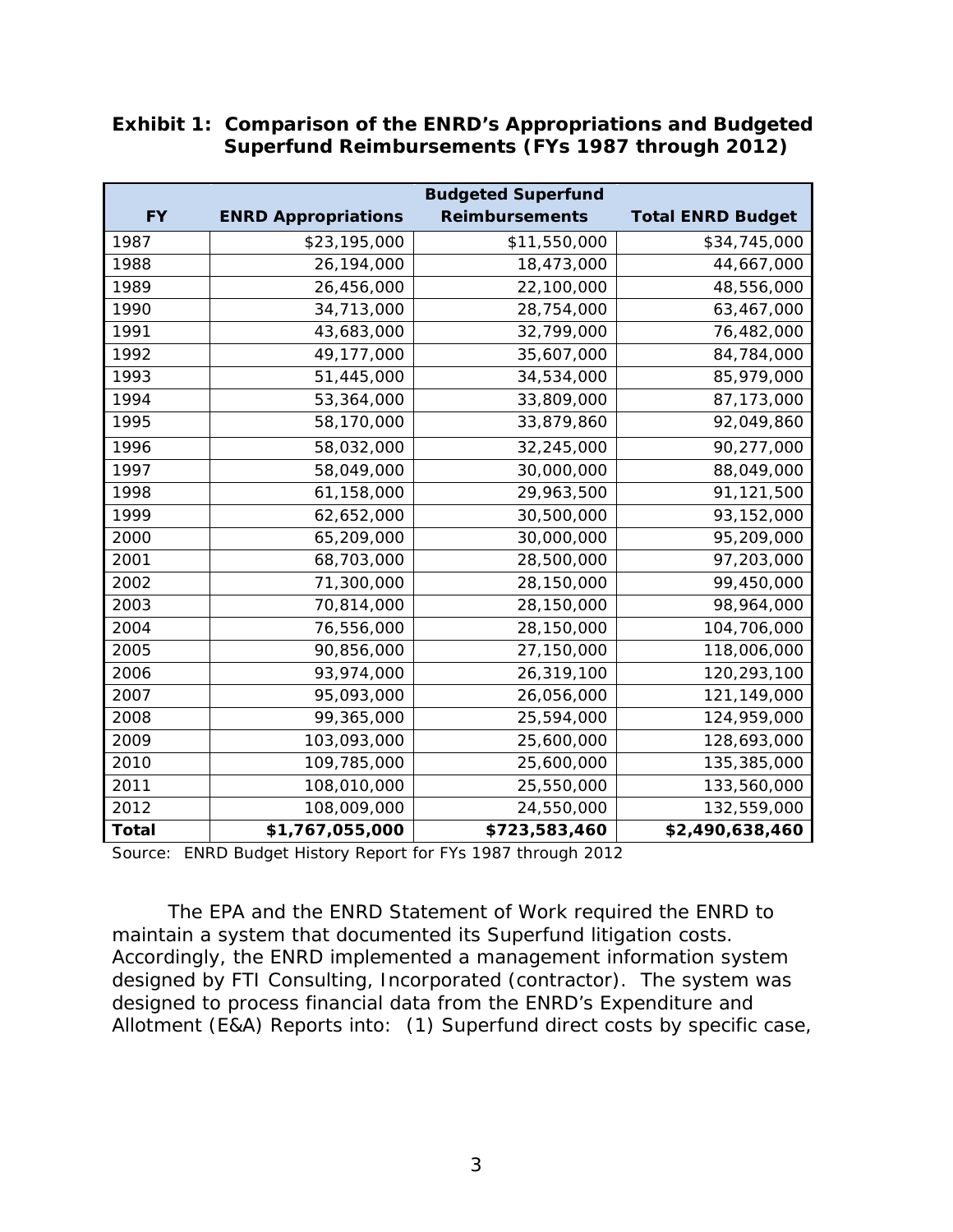allocated between direct labor costs and all other direct costs; (2) non-Superfund direct costs; and ([3](#page-7-0)) allocable indirect costs.<sup>3</sup>

 FY 2011 and \$24.6 million for FY 2012 in accordance with EPA Interagency Agreements DW-15-92343901-0 (FY 2011) and DW-15-92343901 1 (FY 2012). The EPA authorized reimbursements to the ENRD of \$25.6 million for

 through December 31, 1995, when the taxing authority for Superfund reauthorize the tax. Currently, the funding for Superfund is comprised of recoveries generated through litigation. Consequently, the significance of \$6 billion from potentially responsible parties during FYs 1987 - 2012, as shown in Exhibit 2. Excise taxes imposed on the petroleum and chemical industries as well as an environmental income tax on corporations maintained the Trust Fund expired. Since that time, Congress has not enacted legislation to appropriations from EPA's general fund, interest, fines, penalties, and the ENRD's Superfund litigation can be seen in the commitments and recoveries the EPA has obtained, with the EPA receiving over \$9 billion in commitments to clean up hazardous waste sites and recovering over

 $\overline{a}$ 

<span id="page-7-0"></span> $3$  The E&A Report is a summary of the total costs incurred by the ENRD during the fiscal year. The report includes all costs (both liquidated and unliquidated) by subobject class and a final indirect cost rate calculation for the fiscal year. Other direct costs charged to individual cases include special masters, expert witnesses, interest penalties, travel, filing fees, transcription (court and deposition), litigation support, research services, graphics, and non-capital equipment. Indirect costs are the total amounts paid in the E&A Reports less direct charges and are allocated based on the direct Superfund salary costs on each case.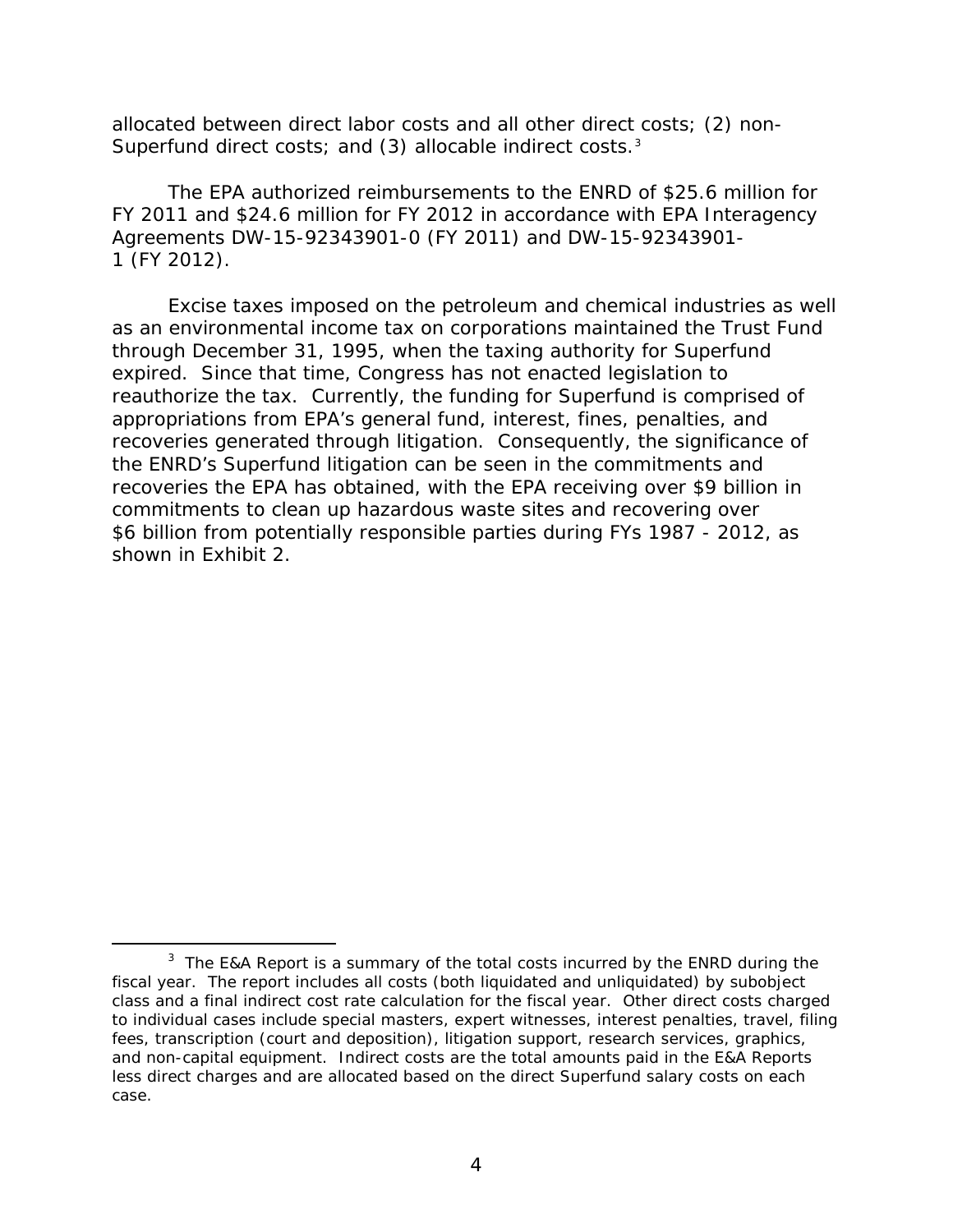| <b>FY</b>    | Commitment      | <b>Recovery</b>  |
|--------------|-----------------|------------------|
| 1987         | \$<br>O         | \$<br>12,000,000 |
| 1988         | 10,000,000      | 32,000,000       |
| 1989         | 106,000,000     | 73,000,000       |
| 1990         | 10,000,000      | 56,000,000       |
| 1991         | 186,000,000     | 182,000,000      |
| 1992         | 225,000,000     | 211,000,000      |
| 1993         | 187,000,000     | 326,000,000      |
| 1994         | 148,000,000     | 490,000,000      |
| 1995         | 117,000,000     | 204,000,000      |
| 1996         | 101,000,000     | 338,000,000      |
| 1997         | 280,000,000     | 334,000,000      |
| 1998         | 403,000,000     | 308,000,000      |
| 1999         | 386,000,000     | 332,000,000      |
| 2000         | 494,000,000     | 153,000,000      |
| 2001         | 1,418,000,000   | 566,000,000      |
| 2002         | 565,000,000     | 277,000,000      |
| 2003         | 474,000,000     | 185,000,000      |
| 2004         | 289,000,000     | 202,000,000      |
| 2005         | 647,000,000     | 270,000,000      |
| 2006         | 230,000,000     | 146,000,000      |
| 2007         | 271,000,000     | 211,000,000      |
| 2008         | 542,000,000     | 429,000,000      |
| 2009         | 272,000,000     | 179,000,000      |
| 2010         | 753,000,000     | 726,000,000      |
| 2011         | 902,000,000     | 376,000,000      |
| 2012         | 118,000,000     | 132,000,000      |
| <b>Total</b> | \$9,134,000,000 | \$6,750,000,000  |

## **Exhibit 2: Estimated Commitments and Recoveries (FYs 1987 through 2012)**[4](#page-8-0)

Source: ENRD Commitment and Recovery Report for FYs 1987 through 2012

 $\overline{a}$ 

<span id="page-8-0"></span> $4$  Commitments are estimated funds from potentially responsible parties for the clean up of hazardous waste sites. Recoveries are actual funds received by EPA that include Superfund cost recovery, oversight costs, and interest.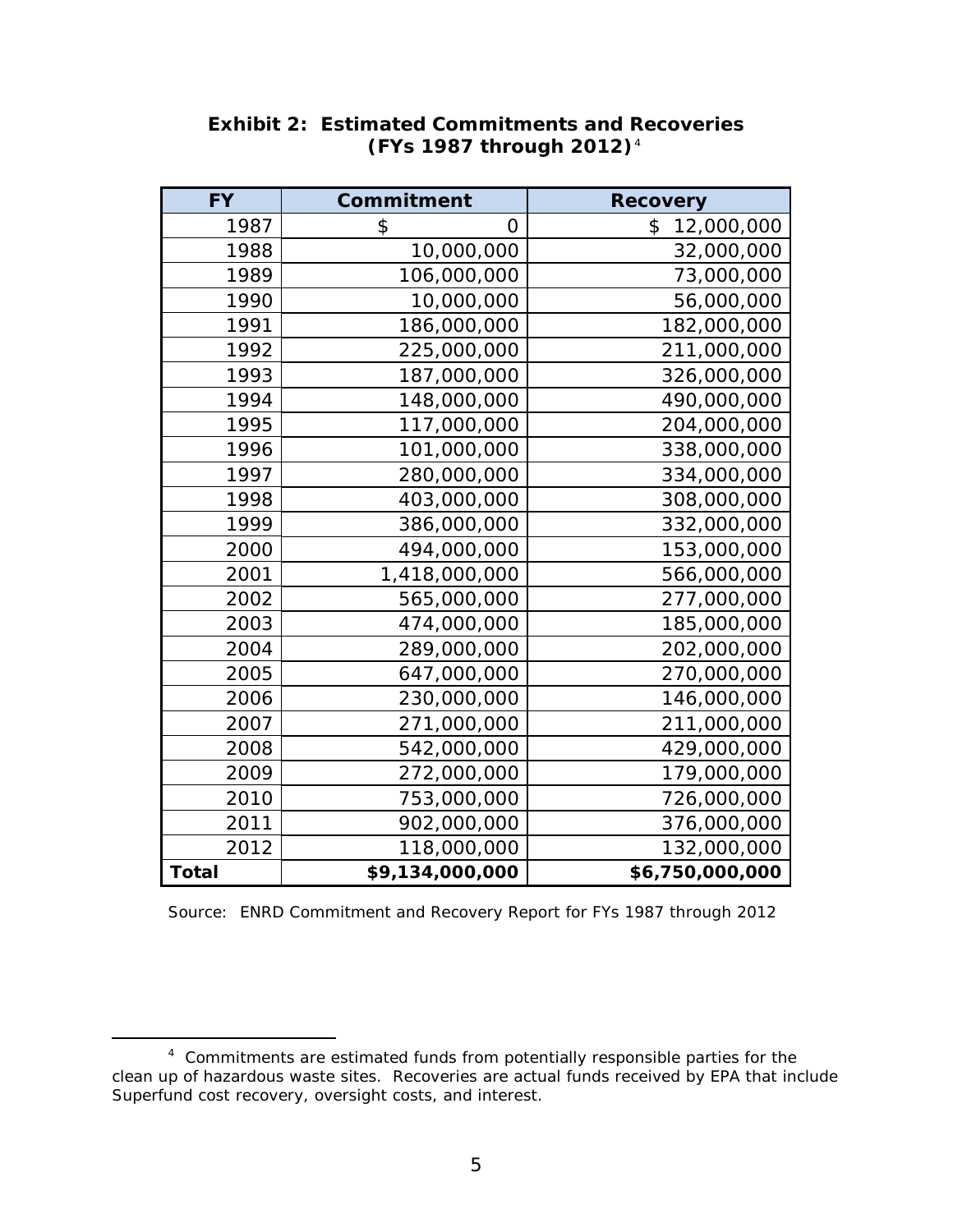### <span id="page-9-0"></span>**OIG Audit Approach**

 Superfund cases during FYs 2011 and 2012. To accomplish our objective, The objective of the audit was to determine if the cost allocation process used by the ENRD and its contractor provided an equitable distribution of total labor costs, other direct costs, and indirect costs to we assessed whether: (1) the ENRD identified Superfund cases based on appropriate criteria, (2) costs distributed to cases were limited to costs reported in the E&A Reports, and (3) adequate internal controls existed over the recording of direct labor time to cases and the recording of other direct charges to accounting records and Superfund cases.

Appendix I contains a more detailed description of our audit objectives, scope, and methodology.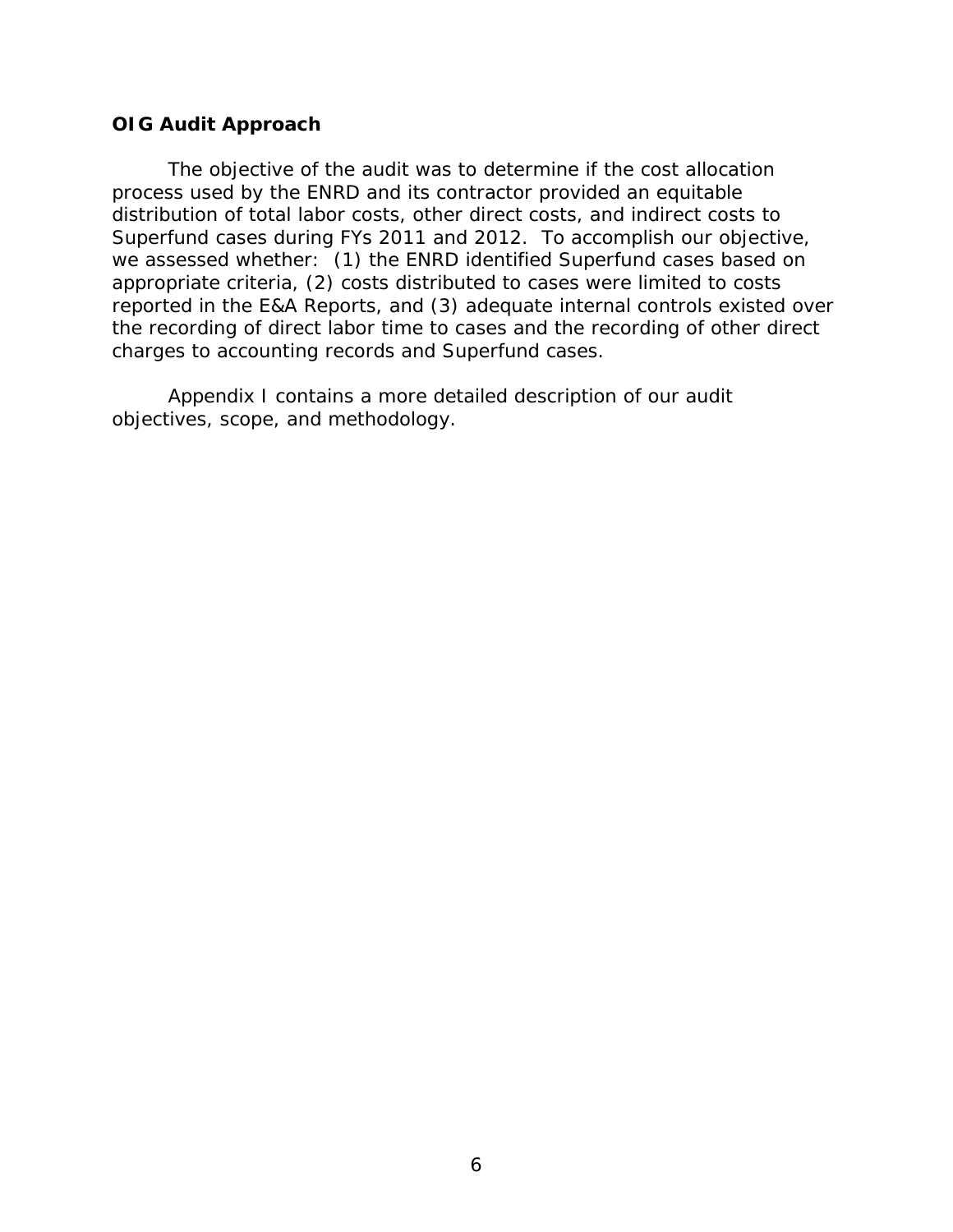## **FINDING**

## <span id="page-10-0"></span> **SUPERFUND COSTS FOR FYS 2011 AND 2012**

 total labor costs, other direct costs, and indirect costs to Superfund cases during FYs 2011 and 2012. We found that the ENRD provided an equitable distribution of

 accounting schedules and summaries for FYs 2011 and 2012 (see Appendices III and IV) to the information recorded in DOJ's accounting We designed the audit to compare costs reported in the contractor's records, and to review the cost distribution system used by the ENRD to allocate incurred costs to Superfund and non-Superfund cases. To accomplish this, we performed the following tests:

- traced the costs to Superfund cases. • We compared Superfund total costs recorded as paid in the E&A Reports to the amounts reported as Total Amounts Paid in the contractor's year-end accounting schedules and summaries, and we
- Superfund case designation criteria.<sup>5</sup> • We reviewed the ENRD's methodology for categorizing Superfund cases by comparing a select number of Superfund cases to the ENRD's
- We reviewed the contractor's methodology for distributing direct labor and indirect costs to Superfund cases, and we compared other direct costs to source documents to validate their allocability to Superfund cases.

 We performed these steps to ensure that costs distributed to Superfund and non-Superfund cases were based on total costs for FYs 2011 that documented their allocability to Superfund and non-Superfund cases. that documented their allocability to Superfund and non-Superfund cases.<br>We used the test results to determine if the ENRD provided an equitable cases during FYs 2011 and 2012. and 2012; that the distribution methodology used and accepted in prior years remained viable; and that selected costs were supported by evidence distribution of total labor, other direct costs, and indirect costs to Superfund

 $\overline{a}$ 

<span id="page-10-1"></span> 5 FY 2007 ENRD memorandum entitled *Environment and Natural Resources Division Determination of Superfund Cases* provides the methodology for designating Superfund cases.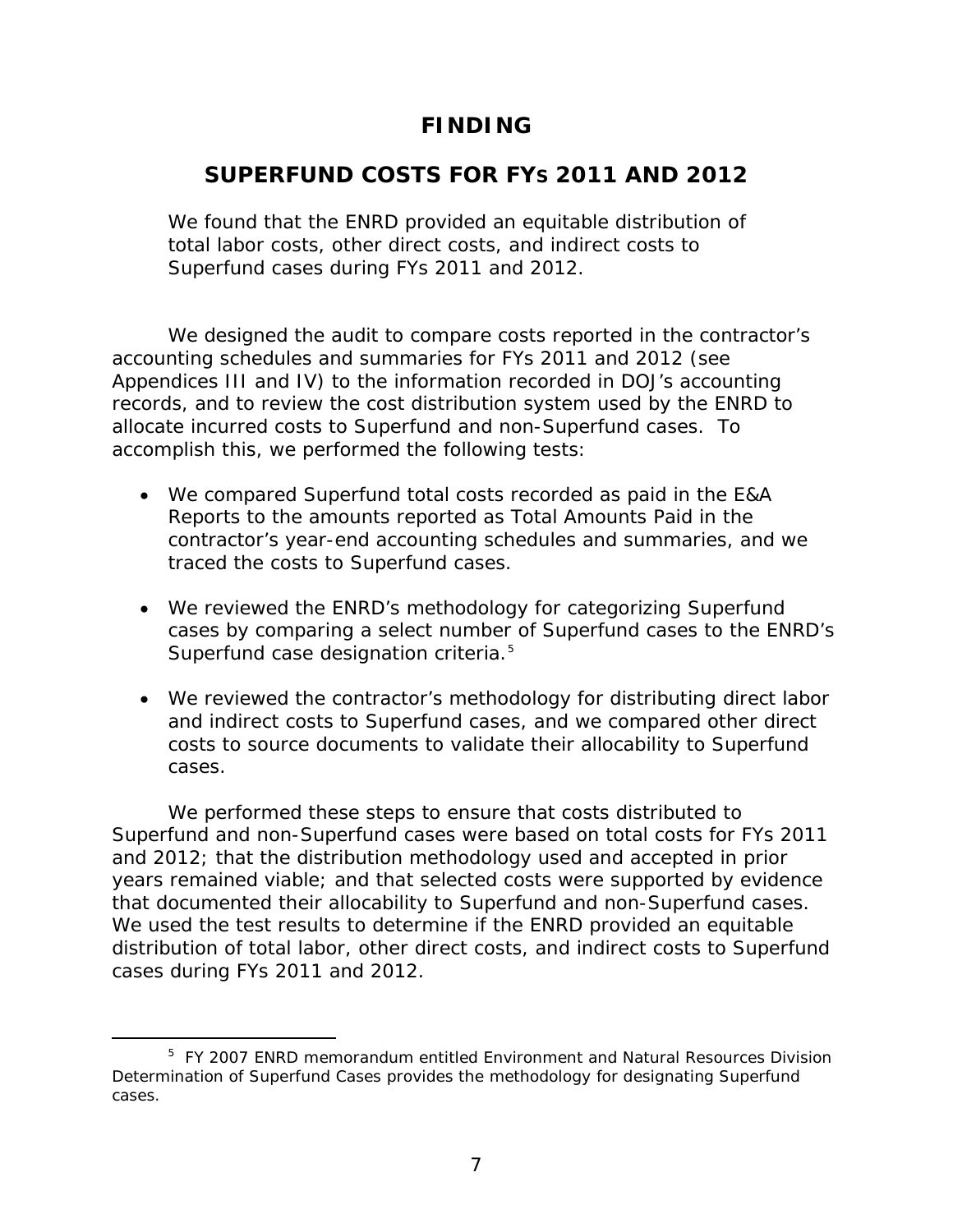## <span id="page-11-0"></span>**Reconciliation of Contractor Accounting Schedules and Summaries to E&A Reports**

 to the E&A Reports, total ENRD expenses were over \$129 million in FY 2011 and over \$134 million in FY 2012, as shown in Exhibit 3. To ensure that the distribution of costs to Superfund and non-Superfund cases was limited to total costs incurred for each fiscal year, we reconciled the amounts reported in the E&A Reports to those in the contractor's Schedule 6, *Reconciliation of Total ENRD Expenses*. According

| <b>Exhibit 3: ENRD Expenses by Fiscal Year</b> |               |               |  |  |  |
|------------------------------------------------|---------------|---------------|--|--|--|
| <b>Description</b>                             | 2011          | 2012          |  |  |  |
| <b>Salaries</b>                                | \$76,348,363  | \$74,576,322  |  |  |  |
| <b>Benefits</b>                                | 20,780,267    | 20,488,820    |  |  |  |
| Travel                                         | 2,983,689     | 2,713,690     |  |  |  |
| Freight                                        | 303,484       | 311,203       |  |  |  |
| Rent                                           | 13,951,869    | 13,445,192    |  |  |  |
| Printing                                       | 55,204        | 58,452        |  |  |  |
| <b>Services</b>                                | 14,829,898    | 22,368,431    |  |  |  |
| <b>Supplies</b>                                | 581,318       | 473,796       |  |  |  |
| Equipment                                      | 20,358        | 62,564        |  |  |  |
| <b>Totals</b>                                  | \$129,854,450 | \$134,498,470 |  |  |  |

Source: ENRD E&A Reports for FYs 2011 and 2012

 *Obligation*. We found that Schedules 1 through 6 reconciled to the E&A We then reconciled the E&A Report amounts to the distributions in the contractor's Schedule 5, *Superfund Costs by Object Classification*, and Schedule 2, *Superfund Obligation and Payment Activity by Fiscal Year of*  Reports.

 to the accounting schedules and summaries. The Superfund costs in Schedule 2 of the accounting schedules and summaries for FYs 2011 and 2012 are shown in Exhibit 4. After reconciling the contractor's accounting schedules and summaries to the E&A Reports, we reviewed the distribution of costs to Superfund cases. Our starting point for reviewing the distribution system was to identify and reconcile the ENRD cases as Superfund or non-Superfund. This enabled us to extract only Superfund data from the ENRD data to compare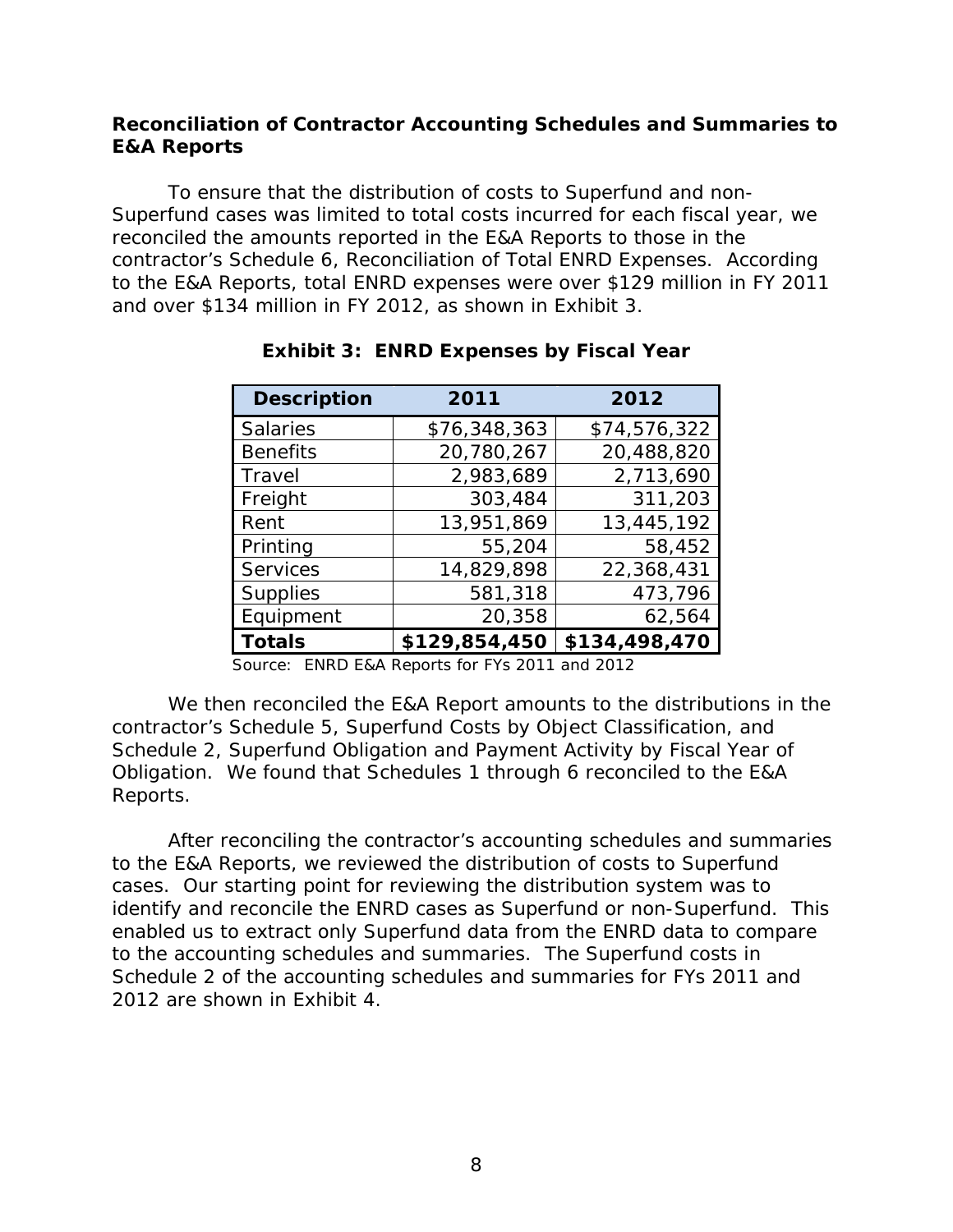| <b>Cost Categories</b>    | 2011        | 2012                      |
|---------------------------|-------------|---------------------------|
| Labor                     | \$7,549,318 | \$7,497,923               |
| <b>Other Direct Costs</b> | 1,211,907   | 1,625,726                 |
| <b>Indirect Costs</b>     | 11,849,954  | 11,717,352                |
| Unliquidated Obligations  | 4,738,000   | 3,690,997                 |
| <b>Totals</b>             |             | \$25,349,179 \$24,531,998 |

#### **Exhibit 4: Superfund Distributed Costs by Fiscal Year of Obligation**<sup>[6](#page-12-1)</sup>

Source: Schedule 2 of the contractor's accounting schedules and summaries

### <span id="page-12-0"></span>**Superfund Case Reconciliation**

 original Superfund database. The reconciliation identified 736 Superfund cases in FY 2011 and 666 cases in FY 2012 in which ENRD incurred direct The ENRD assigned unique identifying numbers to all Superfund and non-Superfund cases and maintained an annual database of Superfund cases. To ensure that the contractor used the appropriate Superfund database, we reconciled the contractor's Superfund database to the ENRD's labor hour costs. We also reviewed the Superfund case designation criteria and case files to identify the method used by the ENRD to categorize Superfund cases, and to determine if Superfund cases were designated in accordance with established criteria.

 We judgmentally selected 25 cases from the FY 2012 Superfund *Cases (last updated FY 2007)*.[7](#page-12-2) We compared the case number in the purposes. Of the 25 cases reviewed, we found no exceptions. database to test whether the ENRD staff adhered to case designation procedures outlined in the memorandum, *ENRD Determination of Superfund*  Superfund database to the ENRD case file documents including case intake worksheets, case opening forms, case transmittals, and e-mails. These documents referenced laws, regulations, or other information used to categorize the cases as either Superfund or non-Superfund for tracking

<span id="page-12-2"></span><span id="page-12-1"></span> $\overline{a}$  $6$  The amounts listed in this table reflect actual reimbursements. The interagency agreements budgeted \$25.6 million for FY 2011 and \$24.6 million for FY 2012.

 $7$  See Appendix II for the 25 cases we sampled.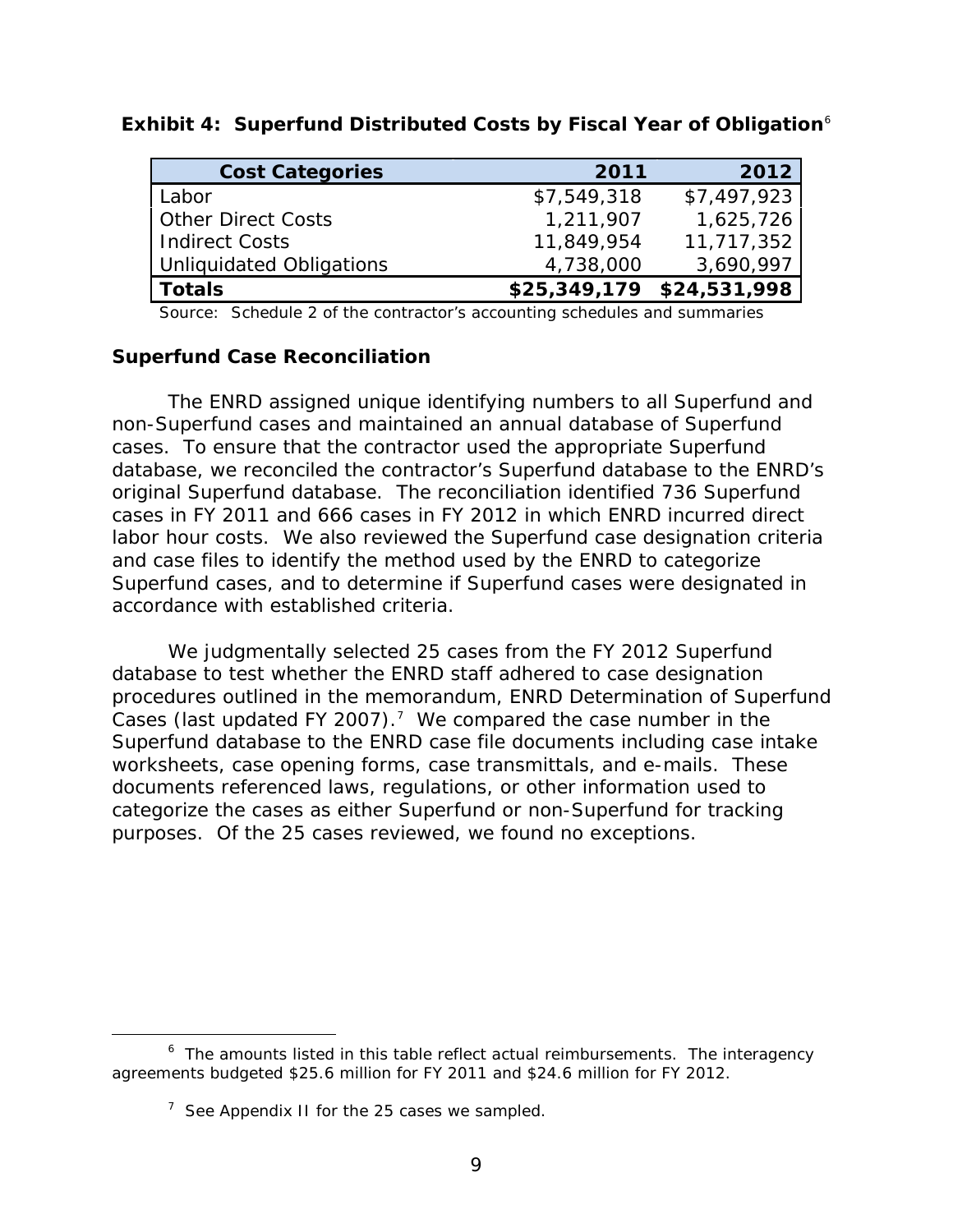### <span id="page-13-0"></span>**Superfund Cost Distribution**

 Since we found that the ENRD's case identification method adequately identified Superfund cases, we proceeded to review the system used by the contractor to distribute direct labor, indirect costs, and other direct costs charged to Superfund cases.

### *Direct Labor*

 During the 2-year period under review, the contractor continued using accepted in prior audits. The ENRD provided the contractor with electronic information downloaded from the National Finance Center.<sup>[8](#page-13-1)</sup> The contractor the labor distribution system from prior years, which we had reviewed and files that included employee time reporting information and bi-weekly salary used the following formula to distribute labor costs monthly:

|                | Salary Starting Point: Employee Bi-weekly Salary                           |
|----------------|----------------------------------------------------------------------------|
| Divided by:    | Employee Reported Bi-weekly Work Hours                                     |
| Equals:        | Bi-weekly Hourly Rate                                                      |
| Multiplied by: | <b>Employee Reported Monthly Superfund</b><br>and Non-Superfund Case Hours |
| Results In:    | Distributed Individual Monthly Labor Case Cost                             |

For purposes of our review, we:

- reported in the E&A Reports for FYs 2011 and 2012; • compared total Superfund and non-Superfund labor costs to costs
- by the contractor to summarize costs by employee and case; and • reviewed the ENRD electronic labor files and selected salary files provided to the contractor and the resultant electronic files prepared
- extracted Superfund case costs from the contractor files by using validated Superfund case numbers.

<span id="page-13-1"></span><sup>-</sup><sup>8</sup> The National Finance Center processes bi-weekly payroll information for many federal government agencies, including DOJ.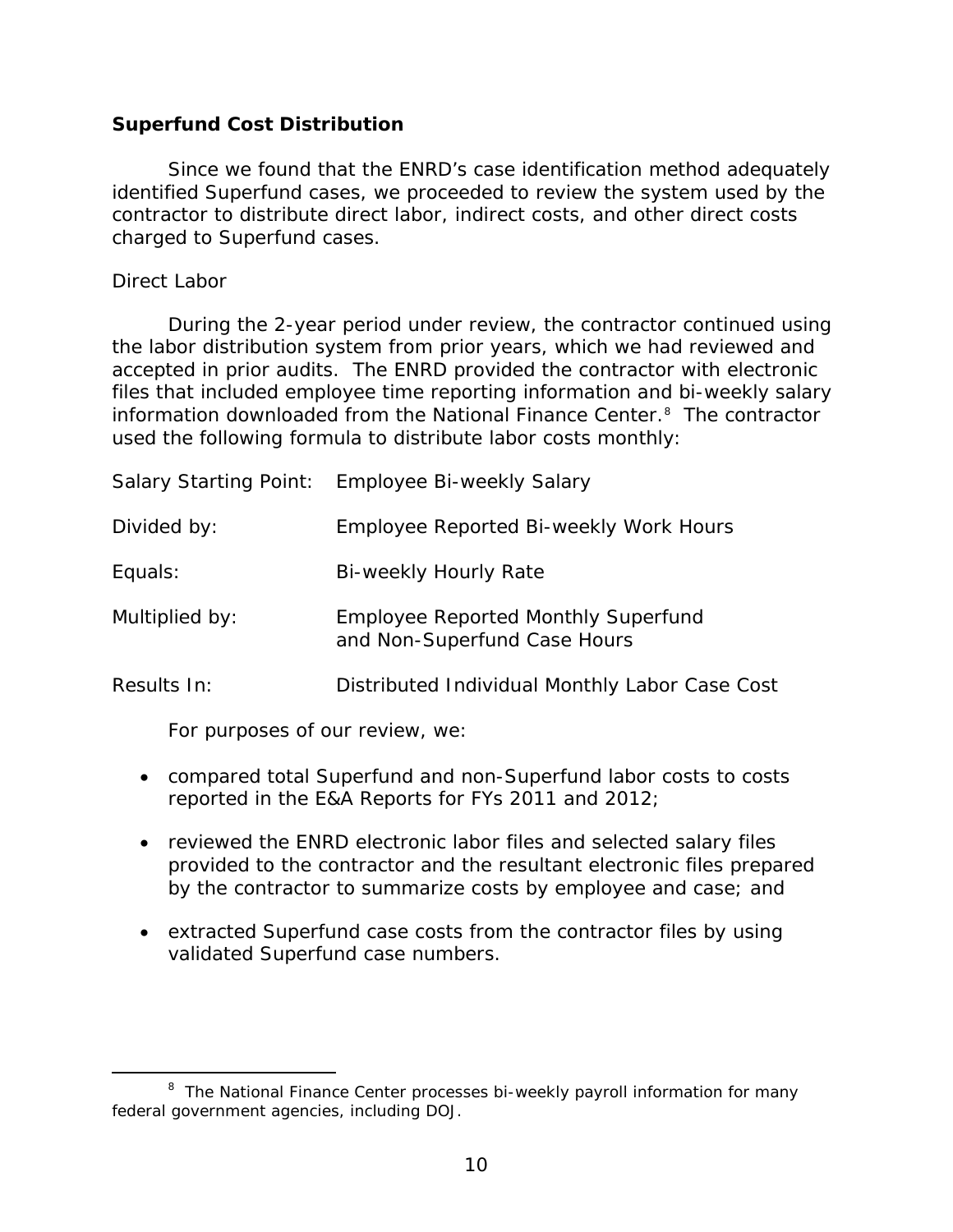137,304 for FY 2011 and 134,579 for FY 2012. To determine the number of compared the ENRD Superfund billed time electronic data, which included 736 cases in FY 2011 and 666 cases in FY 2012 to the electronic files We performed selected database matches to compare the ENRD electronic employee time and case data against the contractor's electronic files used to prepare the accounting schedules and summaries, and to identify Superfund case data. We determined total Superfund hours were Superfund cases with direct labor costs for each fiscal year under review, we prepared by the contractor and found no significant differences in the total number of Superfund cases with direct labor costs for each fiscal year.

 direct labor costs for Superfund cases were \$7,549,318 for FY 2011 and \$7,497,923 for FY 2012. We traced these amounts to the contractor's periods in January 2011 and 2012 to review the calculation of the effective employee hourly rates. We found the contractor calculated the effective hourly rates in compliance with the methodology outlined previously in this Next, using the contractor's electronic files, we determined that the accounting schedules and summaries, and selected the first two bi-weekly report.

 development and application of hourly rates, and the extraction of labor FYs 2011 through 2012. Overall, we were able to verify the accumulation of reported hours, the costs for Superfund cases. Therefore, we believe that this process provided an equitable distribution of direct labor costs to Superfund cases during

#### *Indirect Costs*

 incurred indirect costs that were allocated to all cases. These costs supplies, and equipment. The contractor distributed indirect costs to In addition to direct costs incurred for specific cases, the ENRD included salaries, benefits, travel, freight, rent, communication, utilities,

 individual cases using an indirect cost rate calculated on a fiscal year basis. The indirect cost rate was comprised of an ENRD indirect rate and a costs for the period. The rates for FYs 2011, 2012 are shown in the Exhibit 5. Superfund-specific indirect rate. To calculate the ENRD indirect rate, the contractor subtracted the amount of direct costs from the total costs incurred according to the ENRD's E&A report and divided this amount by the total direct labor costs for the period. To calculate a Superfund specific indirect rate, the contractor identified indirect costs that support only Superfund activities and divided these costs by the Superfund direct labor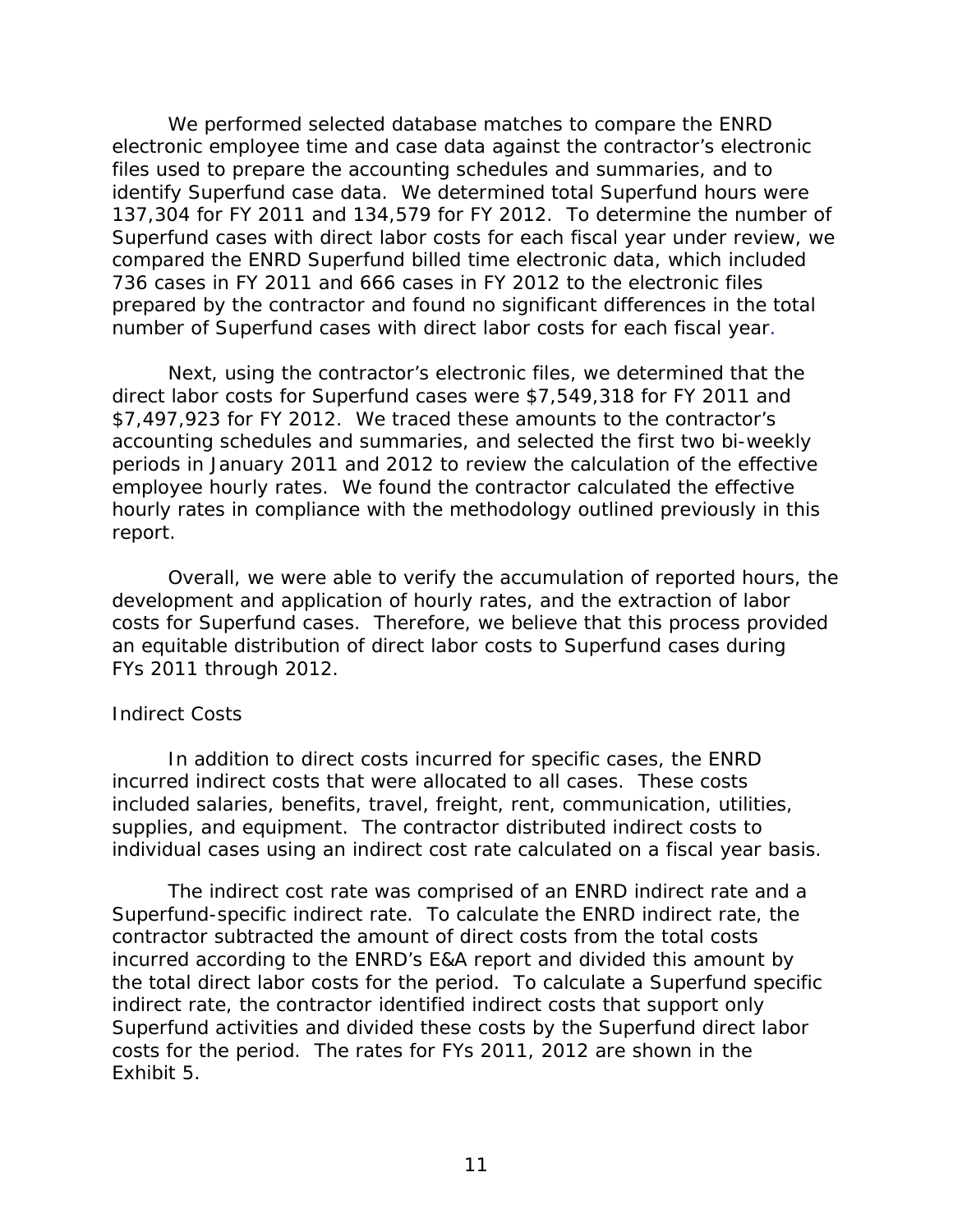| <b>Exhibit 5: Indirect Cost Rates by Fiscal Year</b> |        |        |  |  |
|------------------------------------------------------|--------|--------|--|--|
| Category                                             | 2011   | 2012   |  |  |
| <b>ENRD Indirect Rate</b>                            | 155.6% | 155.0% |  |  |
| Superfund-Specific Indirect Rate                     | 27.4%  | 26.2%  |  |  |
| <b>Combined Indirect Cost Rate</b>                   | 183.0% | 181.2% |  |  |

 Source: Schedule 4 of the contractor's accounting schedules and summaries, percentages rounded to nearest tenth of a percent

 FY 2011 was \$71,620,097. We also determined that the total amount of the indirect costs for FY 2012 was \$70,565,696. Therefore, we found that this process generally provided for an equitable distribution of indirect costs to Superfund cases during FYs 2011 through 2012. Using the E&A Reports and the contractor's electronic files, we reconciled the total indirect amounts to Schedule 4, *Indirect Rate Calculation,* to ensure that the contractor used only paid costs to accumulate the expense pool. We determined that the total amount of indirect costs for

## *Other Direct Costs*

 Superfund during FYs 2011 and 2012 are presented in Exhibit 6. The other direct costs incurred by the ENRD and distributed to

| <b>Exhibit 6: Superfund Other Direct Costs by Fiscal Year</b> |              |               |  |  |  |
|---------------------------------------------------------------|--------------|---------------|--|--|--|
| <b>Subobject Code and Description</b>                         | 2011         | 2012          |  |  |  |
| 1153 - Compensation, Masters                                  | \$<br>66,991 | \$<br>149,906 |  |  |  |
| 1157 - Fees - Expert Witness                                  | 1,627,127    | 1,794,106     |  |  |  |
| 2100 - Travel and Transportation                              | 262,144      | 291,214       |  |  |  |
| 2411 - Printing and Reproduction, Court Instruments           | 4,552        | 1,663         |  |  |  |
| 2499 – Printing and Reproduction, All Other                   | 789          | 4,629         |  |  |  |
| 2501 – Filing and Recording Fees                              | 157          |               |  |  |  |
| 2508 - Reporting and Transcripts - Deposition                 | 64,265       | 235,615       |  |  |  |
| 2510 - Reporting and Transcripts - Court                      | O            | 34,834        |  |  |  |
| 2529 - Litigation Support                                     | 795,698      | 1,085,713     |  |  |  |
| 2534 - Research Services                                      | 3,826        | 26,280        |  |  |  |
| $2556 -$ Graphics                                             | 825          |               |  |  |  |
| 2563 - Interest Penalties Incurred on Late Payments           |              |               |  |  |  |
| by the Government                                             | Ω            | 35            |  |  |  |
| 2598 - Miscellaneous Litigation Expenses                      | 11,123       | 1,632         |  |  |  |
| 2599 - Other Services                                         | 395          |               |  |  |  |
| <b>Totals</b>                                                 | \$2,837,892  | \$3,625,628   |  |  |  |

Source: The contractor's electronic files for FYs 2011 and 2012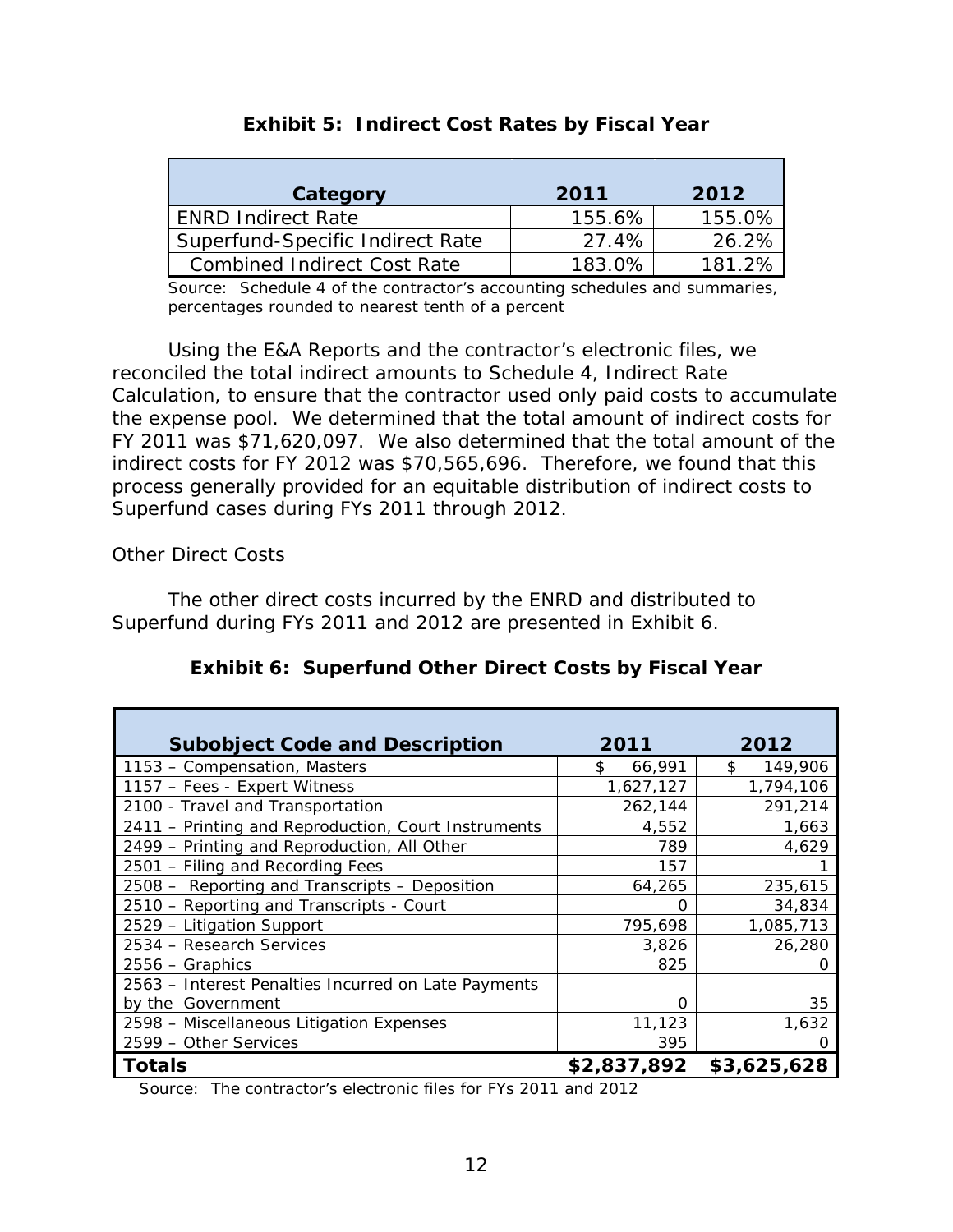As part of our audit, we selected the following four FY 2012 other direct cost subobject codes to test.

 1157 – Fees - Expert Witness 2508 – Reporting and Transcripts – Deposition 2529 – Litigation Support 2100 – Travel and Transportation

 transaction universe (1,377 transactions) and 94 percent of the FY 2012 transactions and non-high dollar value transactions. We reviewed transactions totaling approximately \$1.6 million as detailed in Exhibit 7. For FY 2012, these four subobject codes comprised 88 percent of the other direct cost expenditures (\$3.6 million). Considering the possible variation between these four types of transactional activity measures, we employed a stratified random sampling design to provide effective coverage and to obtain precise estimates of the test results' statistics. The set of transactions in the universe was divided into two subsets, a high dollar value 100 percent of transactions in one stratum that consisted of high dollar transactions within these four subobject codes. In total, we reviewed 273

| Subobject<br>Code | <b>Descriptions</b>              | <b>Number of</b><br><b>Transactions</b> | <b>Dollar</b><br><b>Amount</b> |
|-------------------|----------------------------------|-----------------------------------------|--------------------------------|
| 1157              | Fees - Expert Witness            | 48                                      | \$729,529                      |
| 2100              | <b>Travel and Transportation</b> | 83                                      | 105,115                        |
| 2508              | Reporting and Transcripts        |                                         |                                |
|                   | - Deposition                     | 92                                      | 120,236                        |
| 2529              | <b>Litigation Support</b>        | 50                                      | 683,879                        |
| <b>Totals</b>     |                                  | 273                                     | \$1,638,759                    |

 **Exhibit 7: Other Direct Costs Tested** 

Source: OIG other direct costs sampled

We designed our review of other direct costs transactions to determine if the selected transactions included adequate support based on the following four attributes:

- subobject code classification verified that the correct subobject code was used to classify the cost;
- Superfund/non-Superfund case classification verified that the case number appearing on the documents matched the case number in the Superfund database;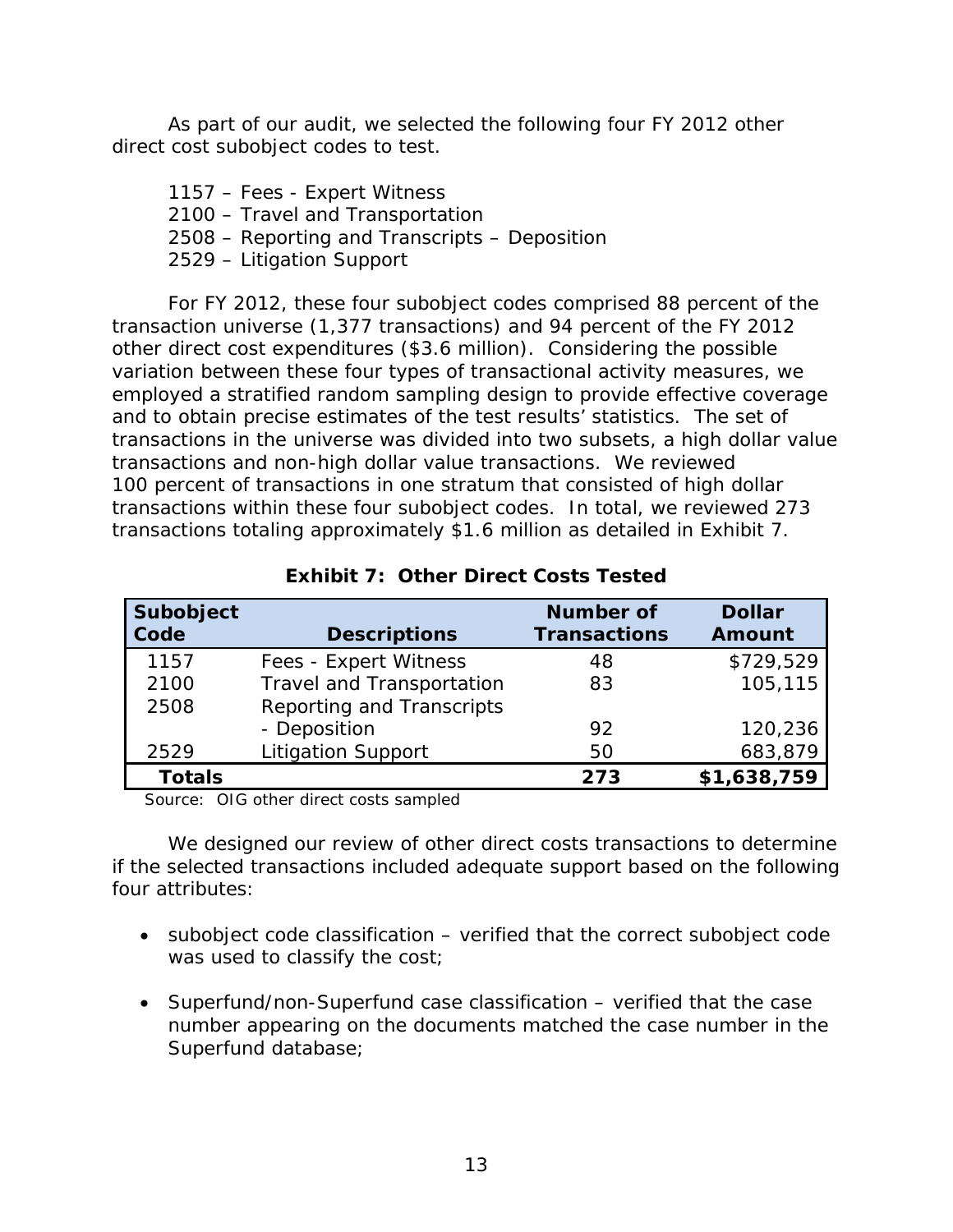- dollar amount verified that the dollar amount listed in the other direct costs database matched the amounts on the supporting documentation; and
- proper approval verified that the proper approval was obtained on the vouchers paying the other direct costs.

 code 2529). However, our tests of Reporting and Transcripts – Deposition (subobject code 2508) and Travel and Transportation (subobject code 2100) Our tests resulted in no exceptions in the testing of Fees – Expert Witness (subobject code 1157) and Litigation Support (subobject revealed exceptions.

## Reporting and Transcripts - Deposition (subobject code 2508)

were classified to the correct subobject code and were properly approved. were classified to the correct subobject code and were properly approved.<br>However, two invoices tested were not correctly classified. We summarized our analysis in Exhibit 8. We tested 92 Reporting and Transcripts – Deposition transactions and found that all 92 transactions reviewed carried the correct dollar amount,

| <b>Exhibit 8: Reporting and Transcripts - Deposition Issues</b> |  |  |
|-----------------------------------------------------------------|--|--|
|                                                                 |  |  |

| <b>Exhibit 8: Reporting and Transcripts - Deposition Issues</b> |                |                                |                           |  |  |
|-----------------------------------------------------------------|----------------|--------------------------------|---------------------------|--|--|
| <b>Superfund</b>                                                | <b>Voucher</b> |                                | <b>ENRD Resolution of</b> |  |  |
| <b>Matter ID</b>                                                | <b>Amount</b>  | <b>Description of Issue</b>    | the Issue                 |  |  |
| 90-11-2-09952                                                   | \$966          | The supporting documentation   | ENRD transferred \$966    |  |  |
|                                                                 |                | specified a non-Superfund case | to the correct non-       |  |  |
|                                                                 |                | number.                        | Superfund case.           |  |  |
| 90-7-1-07401                                                    | \$987          | The supporting documentation   | ENRD transferred \$987    |  |  |
|                                                                 |                | specified a non-Superfund case | to the correct non-       |  |  |
|                                                                 |                | number.                        | Superfund case.           |  |  |

Source: OIG analysis and ENRD general ledger documentation

## Travel and Transportation (subobject code 2100)

 amount; we noted that two transactions were not properly approved and one transaction had the incorrect Superfund case classification. We summarized our analysis in Exhibit 9. While we found all 83 Travel and Transportation transactions we reviewed had been appropriately classified and carried the correct dollar

We summarized our analysis in Exhibit 9.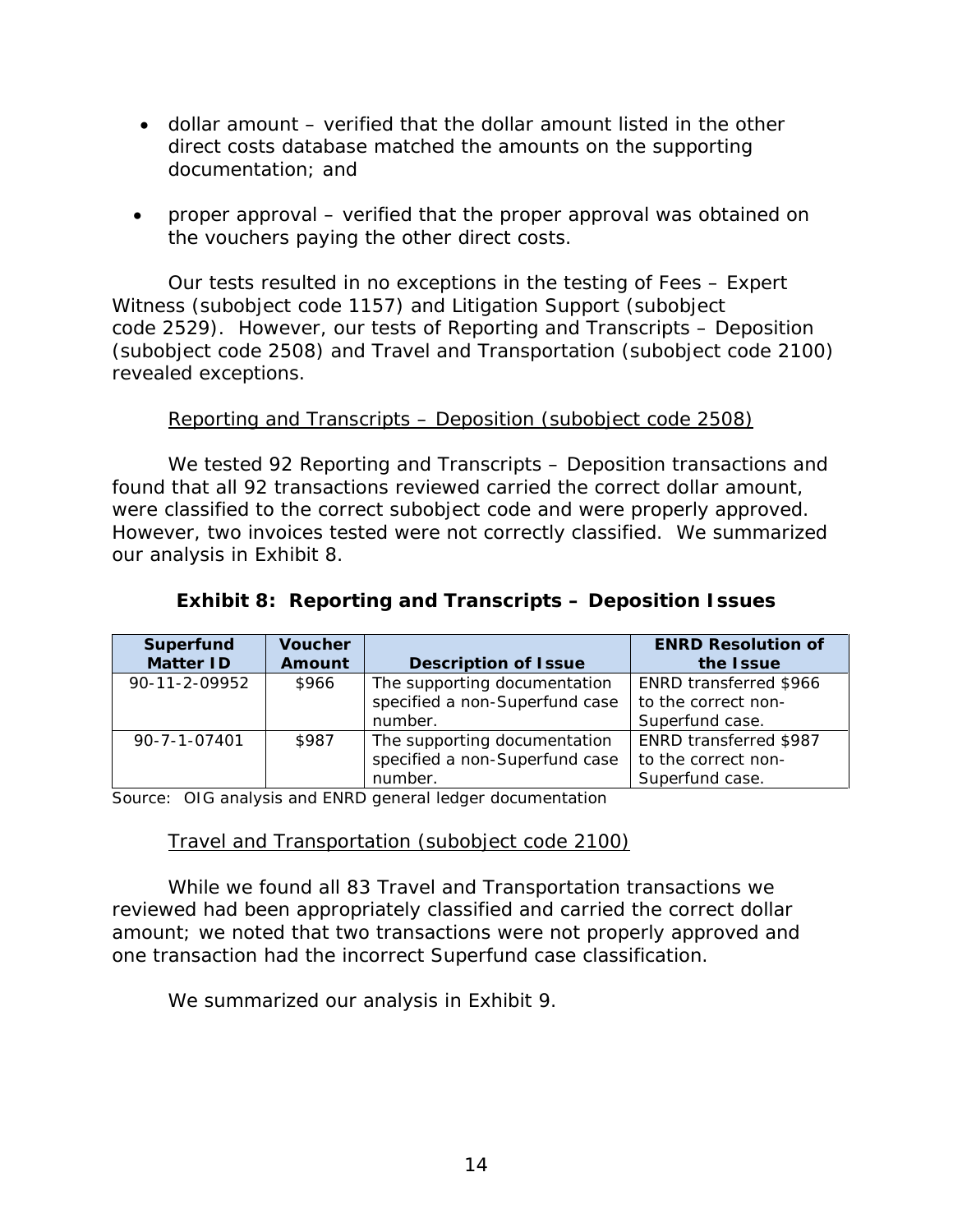| <b>Superfund</b><br><b>Matter ID</b> | <b>Voucher</b><br>Amount | <b>Description of Issue</b>                                               | <b>ENRD Resolution of</b><br>the Issue                               |
|--------------------------------------|--------------------------|---------------------------------------------------------------------------|----------------------------------------------------------------------|
| 90-11-2-09952                        | \$2,097                  | No approval signature on the<br>travel voucher.                           | <b>ENRD</b> provided<br>alternative<br>documentation of<br>approval. |
| 90-11-3-09813                        | \$154                    | No approval signature on the<br>travel voucher.                           | <b>ENRD</b> provided<br>alternative<br>documentation of<br>approval. |
| 90-11-3-10097                        | \$997                    | The supporting documentation<br>specified a non-Superfund case<br>number. | ENRD transferred \$997<br>to the correct non-<br>Superfund case.     |

<span id="page-18-0"></span>Source: OIG analysis and ENRD general ledger documentation

## **Conclusion**

 We found that the cost allocation process used by the ENRD provided costs to Superfund cases during FYs 2011 and 2012. We provided our draft an equitable distribution of total labor costs, other direct costs, and indirect audit report to ENRD officials who chose not to provide a response to the draft report.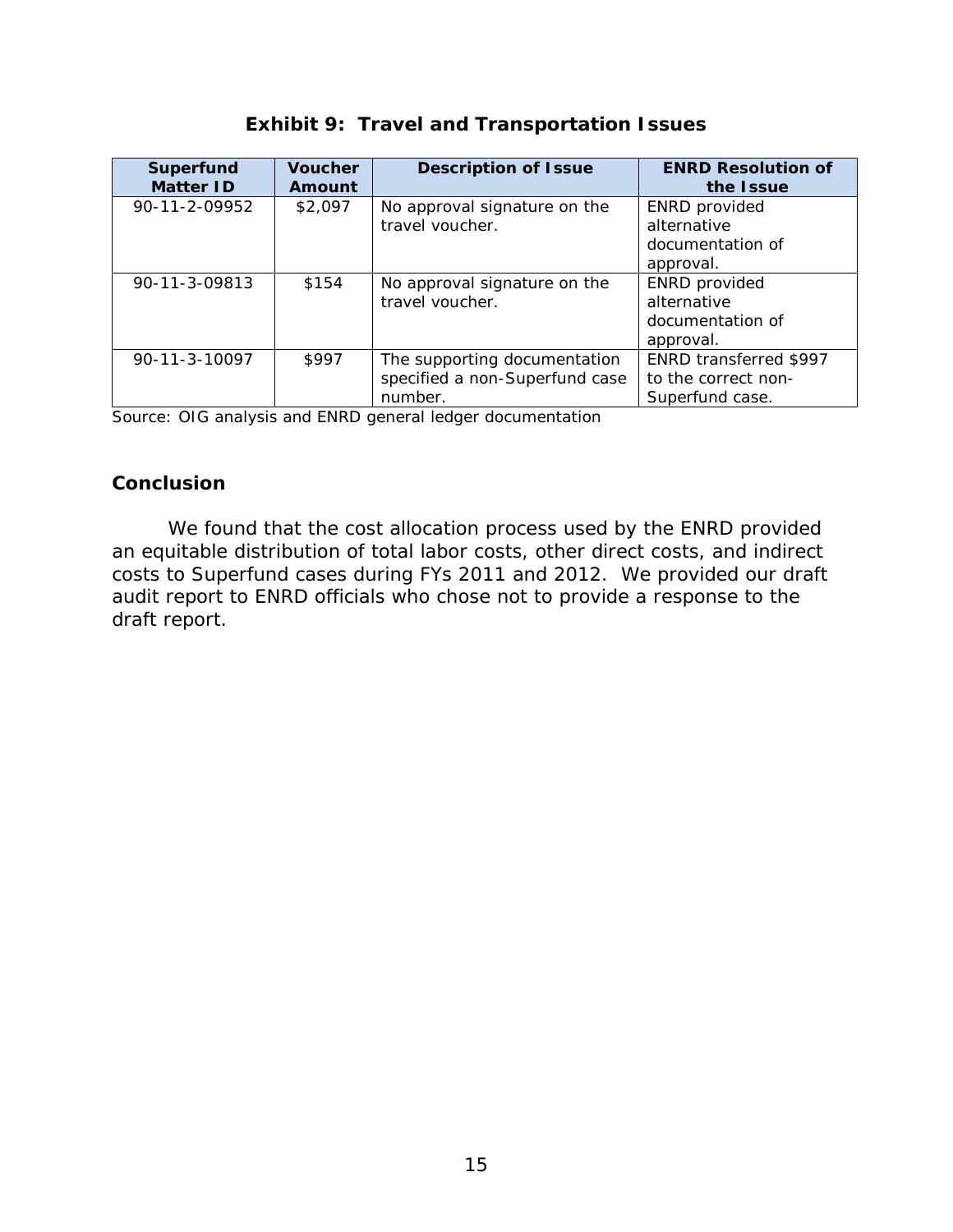## **STATEMENT ON COMPLIANCE WITH LAWS AND REGULATIONS**

<span id="page-19-0"></span> As required by the *Government Auditing Standards* we tested, as concerned the operations of the auditee and that were significant within the appropriate given our audit scope and objectives, selected transactions, records, procedures, and practices, to obtain reasonable assurance that ENRD's management complied with the Comprehensive Environmental Response, Compensation and Liability Act of 1980 (known as CERCLA or Superfund) and the Superfund Amendments and Reauthorization Act of 1986 for which noncompliance, in our judgment, could have a material effect on the results of our audit. ENRD's management is responsible for ensuring compliance with federal laws and regulations applicable to the ENRD. In planning our audit, we identified the following laws and regulations that context of the audit objectives:

- Comprehensive Environmental Response, Compensation and Liability Act of 1980 (CERCLA), 42 U.S.C. Chapter 103, Section 9611(k)
- Superfund Amendments and Reauthorization Act of 1986 (SARA)

 • Superfund Amendments and Reauthorization Act of 1986 (SARA) Our audit included examining, on a test basis, ENRD's compliance with ENRD's operations, through interviewing ENRD's personnel and contractor, the aforementioned laws and regulations that could have a material effect on analyzing data, assessing internal control procedures, and examining procedural practices.

Nothing came to our attention that caused us to believe that the ENRD was not in compliance with the aforementioned laws and regulations.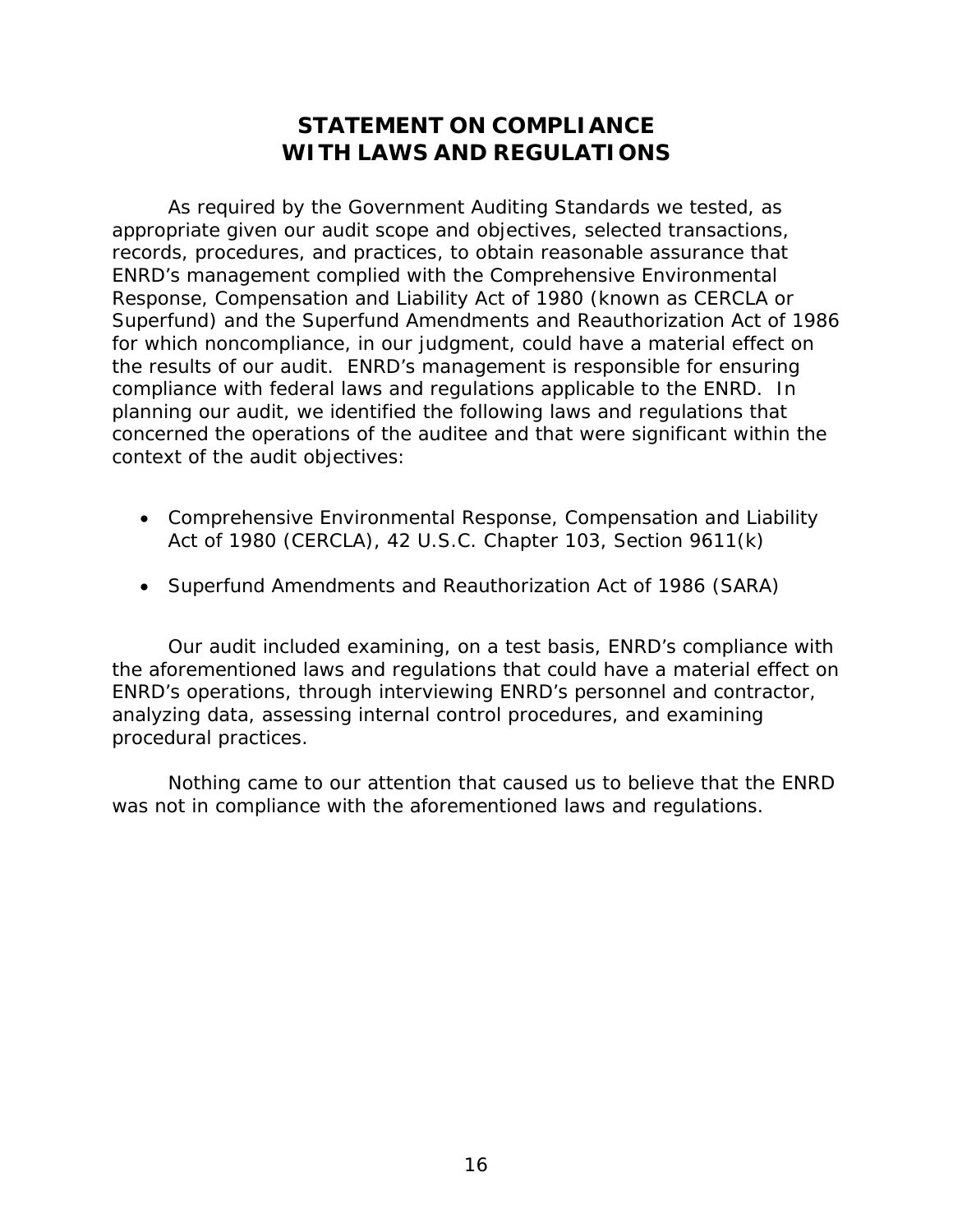## **OBJECTIVE, SCOPE, AND METHODOLOGY**

## <span id="page-20-0"></span>**Objective**

 Superfund cases during FYs 2011 and 2012. The objective of this audit was to determine if the cost allocation process used by the ENRD and its contractor provided an equitable distribution of total labor costs, other direct costs, and indirect costs to

## **Scope and Methodology**

 reasonable basis for our findings and conclusions based on our audit objective. To accomplish the overall objective, we assessed whether: We conducted this performance audit in accordance with generally accepted government auditing standards. Those standards require that we plan and perform the audit to obtain sufficient, appropriate evidence to provide a reasonable basis for our findings and conclusions based on our audit objectives. We believe that the evidence obtained provides a (1) the ENRD identified Superfund cases based on appropriate criteria, (2) costs distributed to cases were limited to costs reported in the E&A Reports, and (3) adequate internal controls existed over the recording of direct labor time to cases and the recording of other direct charges to accounting records and Superfund cases.

 indirect costs charged to Superfund cases from October 1, 2010, through September 30, 2012. We compared total costs recorded as paid on the ENRD's E&A Report to the amounts reported as Total Amounts Paid on the costs to the Superfund cases for FYs 2011 and 2012. We also reviewed the to Superfund cases for FYs 2011 and 2012. In addition, we reviewed the criteria for FY 2012. The audit covered, but was not limited to, financial activities and the procedures used by the ENRD to document, compile, and allocate direct and contractor's year end accounting schedules and summaries, and traced the contractor's methodology for distributing direct labor costs and indirect costs ENRD's methodology for categorizing Superfund cases by comparing a select number of Superfund cases to the ENRD's Superfund case designation

We performed detailed transaction testing of other direct costs for FY 2012. Considering the possible variation between subobject codes 1157, 2100, 2508, and 2529, we employed a stratified random sampling design to provide effective coverage and to obtain precise estimates of the test results' statistics. We reviewed 100 percent of transactions (128) in one stratum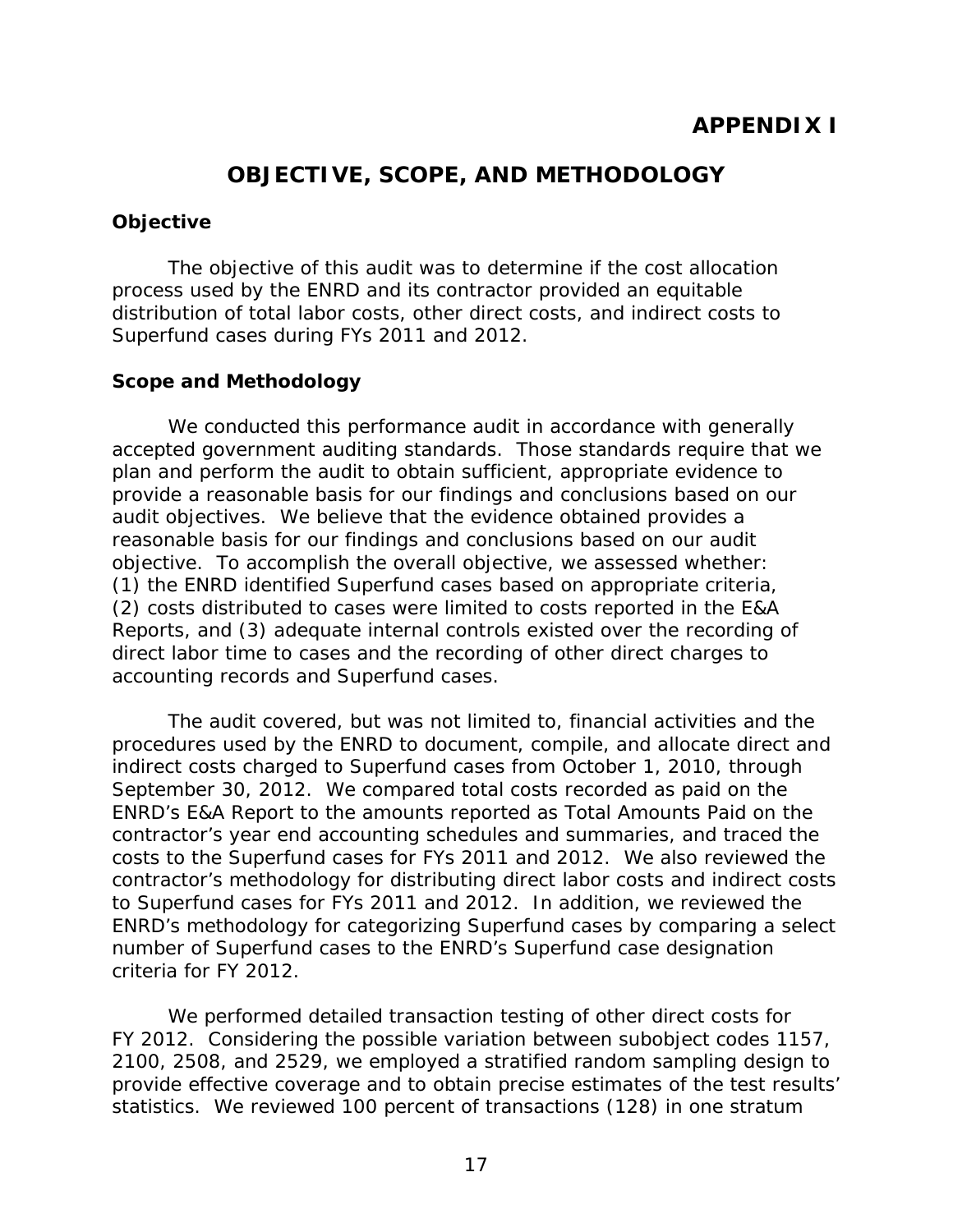that consisted of high-dollar transactions within these four subobject codes. we therefore have no exception in the high dollar strata. The initial test results showed one invoice for travel was not properly approved, however after further discussion and review of alternate documentation we determined the invoice was a valid Superfund charge and

 any of the four attribute tests in the strata associated with sub-object codes transactions to the correct case. In our review of subobject 2100, we noted Additionally a stratified sample design was employed for the non-high dollar transactions with 95 percent confidence interval, 3 percent precision rate, and weighted average of 4.2 percent estimated exception rate. The non-high dollar sample size was 145 transactions. The test results showed there were no exceptions found in the randomly selected sample units for 1157 and 2529. In our testing of subobject 2508 we noted 2 transactions that were misclassified as superfund costs and the ENRD transferred the a single transaction was not properly approved but in follow up with ENRD we could validate it was a superfund cost. Additionally, in subobject code 2100 we noted a single transaction that was misclassified as a superfund cost and the ENRD reclassified the expense. Since the noted errors were under the expected error rate, and the ENRD had corrected the classifications, we did not project the errors to the universe.

 labor charges, we relied on the results in the *U.S. Department of Justice,*  and, *U.S. Department of Justice, Office of the Inspector General, Offices, Report 13-12, January 2013.* Additionally we verified the accumulation of For our assessment of internal controls over the compilation of direct *Office of the Inspector General, Environmental and Natural Resources Division Network Computer Security and Case Management System Internal Control Audit*, Audit Report 1-19, August 2001; *U.S. Department of Justice, Office of the Inspector General, Offices, Boards and Divisions Annual Financial Statements Fiscal Year 2011, Audit Report 12-13, February 2012; Boards and Divisions Annual Financial Statements Fiscal Year 2012, Audit*  reported hours, the development and application of hourly rates, and the extraction of labor costs for Superfund cases.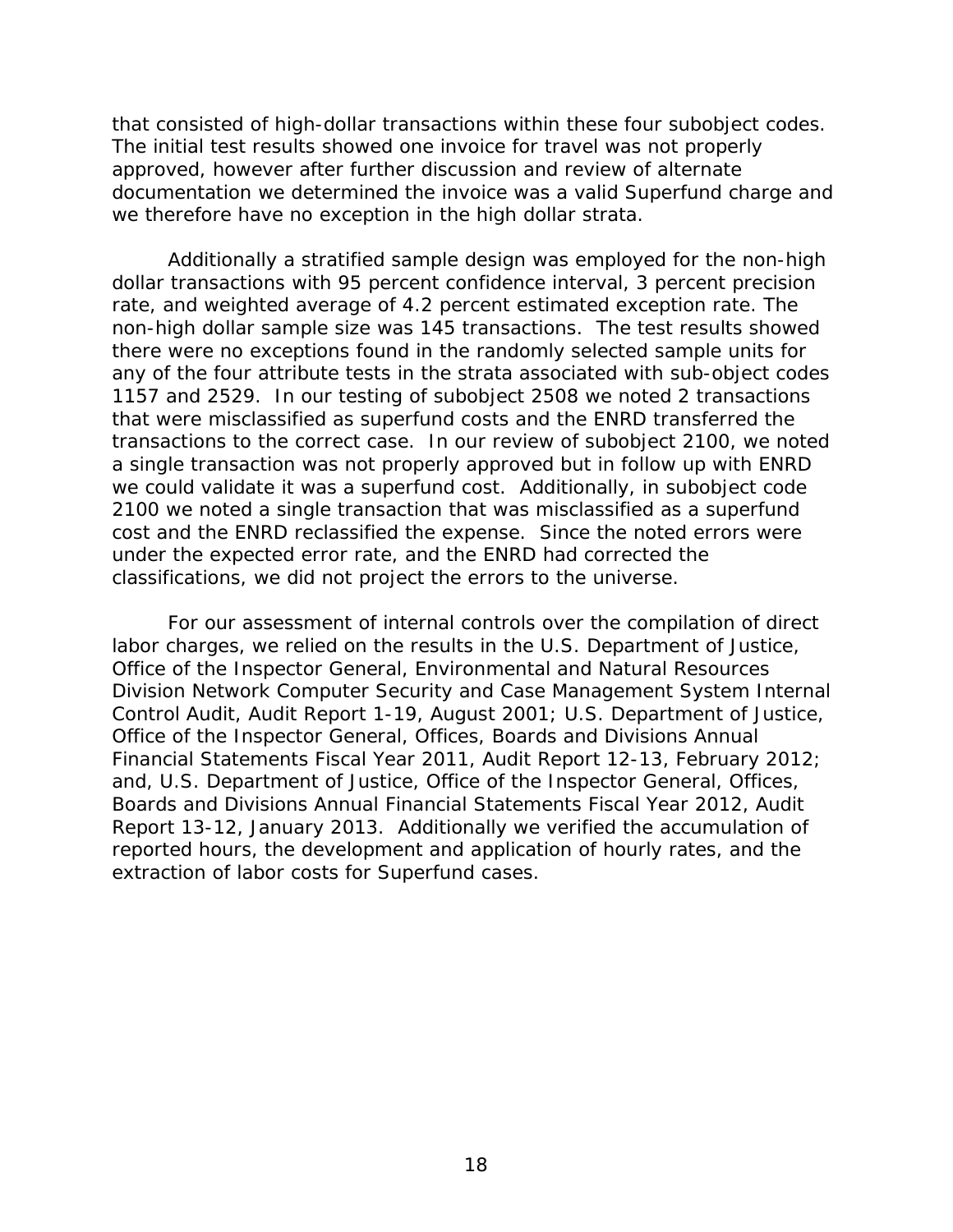## **APPENDIX II**

<span id="page-22-1"></span><span id="page-22-0"></span>

| <b>Case Number</b>    | <b>Classification</b>     |
|-----------------------|---------------------------|
| 90-11-3-13148         | Appellate                 |
| 90-1-0-13780          | Appellate                 |
| 198-01380             | Criminal                  |
| 198-01382/1           | Criminal                  |
| 198-22-01232          | Criminal                  |
| 198-74-01207/1        | Criminal                  |
| 198-50-01044          | Criminal                  |
| 90-11-6-16156         | Defense                   |
| 90-11-6-18174/1       | Defense                   |
| 90-11-6-18543/1       | Defense                   |
| 90-11-6-19051/1       | Defense                   |
| 90-11-6-19361         | Defense                   |
| 90-11-2-09461         | Enforcement               |
| $90 - 11 - 2 - 912/2$ | Enforcement               |
| 90-11-3-09445/2       | Enforcement               |
| 90-11-3-10445         | Enforcement               |
| 90-11-3-923/1         | Enforcement               |
| 90-11-3-08304/2       | <b>General Litigation</b> |
| 90-1-23-10202         | <b>General Litigation</b> |
| 33-22-2429-10883      | <b>Land Acquisition</b>   |
| 33-22-2431-11115      | Land Acquisition          |
| 33-41-128-08208       | Land Acquisition          |
| 33-46-434             | Land Acquisition          |
| 90-12-01316/1         | Law and Policy            |
| 90-12-01779           | Law and Policy            |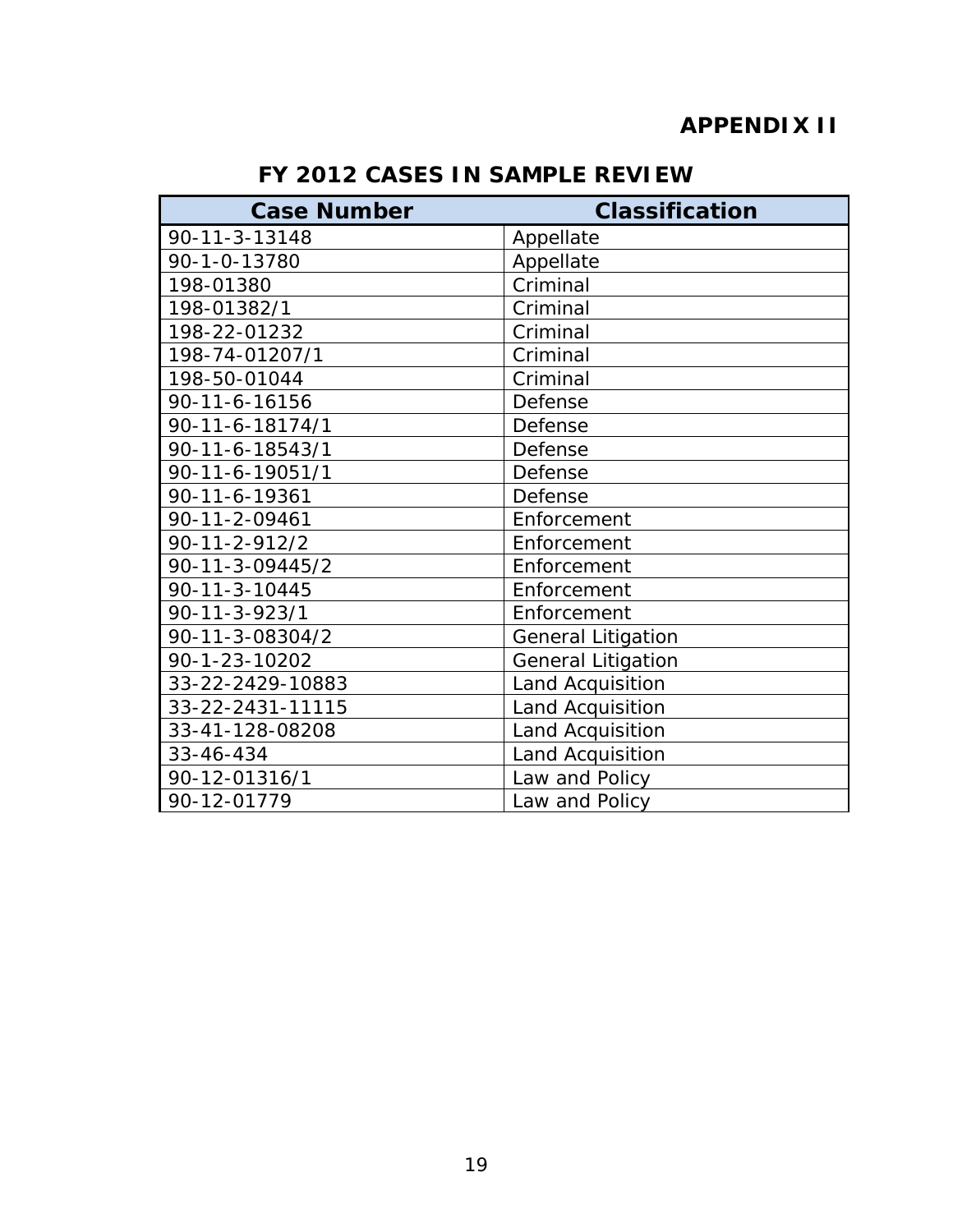## **APPENDIX III**

FTI Consulting 6903 Rockledge Drive **Suite 1200** Bethesda, MD 20817 sin 301.214.4150 fax 301.564.2994 fticonsulting.com

## <span id="page-23-1"></span><span id="page-23-0"></span>FY 2011 ACCOUNTING SCHEDULES AND SUMMARIES

February 20, 2012

 $F$   $T$  1

Mr. Andrew Collier U.S. Department of Justice Environment and Natural Resources Division **Suite 2038** 601 D Street N.W. Washington, DC. 20004

Dear Mr. Collier:

Enclosed please find the following final fiscal year 2011 year end accounting schedules and summaries relating to costs incurred by the United States Department of Justice (DOJ), Environment and Natural Resources Division (ENRD) on behalf of the Environmental Protection Agency (EPA) under the Comprehensive Environmental Response, Compensation and Liability Act of 1980 and the Superfund Amendments and Reauthorization Act of 1986 (SARA or, hereafter, Superfund):

- EPA Billing Summary Schedules 1-7 September 30, 2011
- DOJ Superfund Case Cost Summary (electronic copy) As of September 30, 2011
- DOJ Superfund Cases Time By Attorney/Paralegal Year Ended September 30, 2011 (electronic copy)
- DOJ Superfund Direct Costs (electronic copy) Year Ended September 30, 2011

The schedules represent the final fiscal year 2011 amounts, and establish an indirect cost rate applicable to the entire fiscal year. As a result, the summaries included supersede all prior preliminary information processed by us relating to fiscal year 2011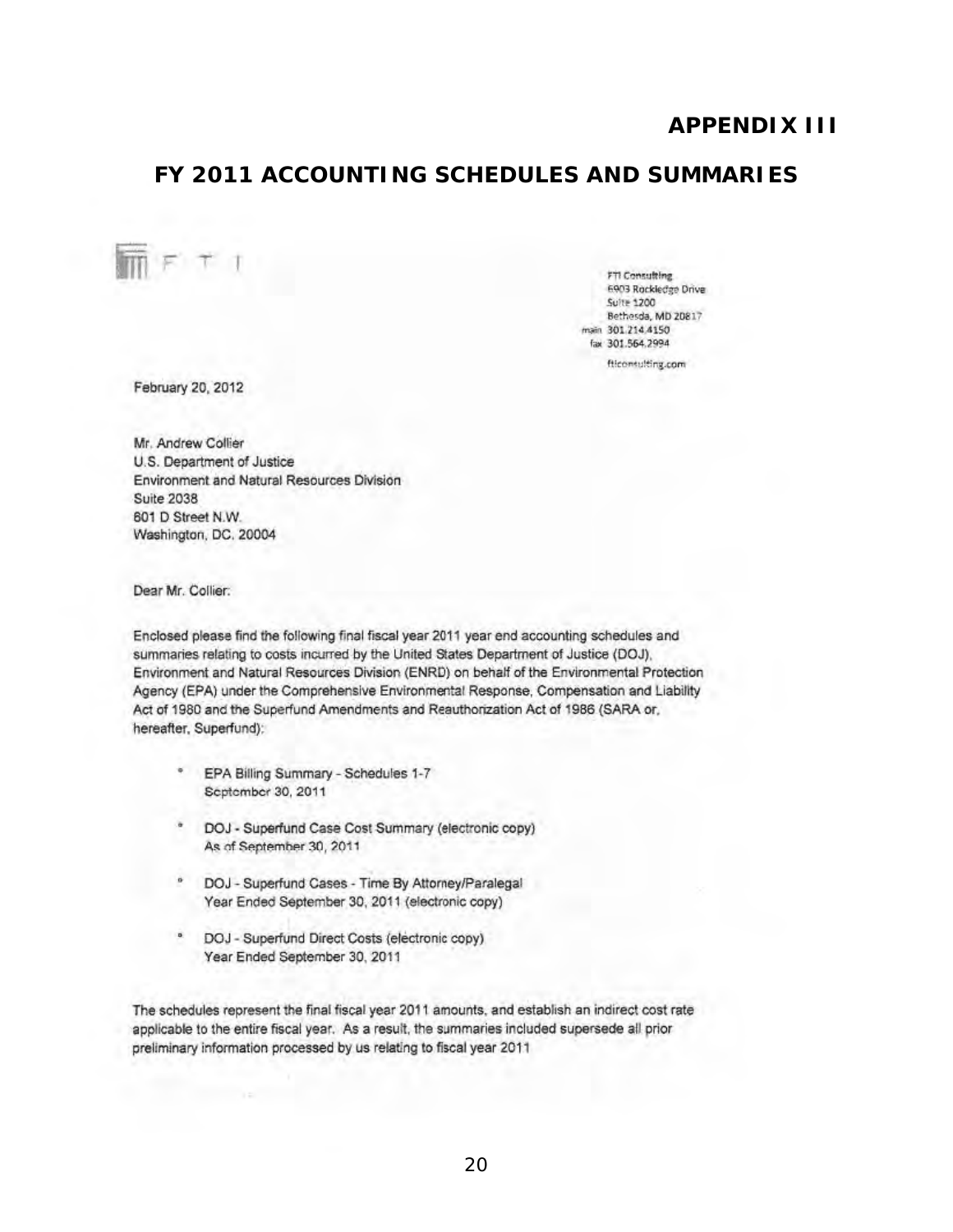Mr. Andrew Collier U.S. Department of Justice February 20, 2012 Page 2

The schedules, summaries and calculations have been prepared by us based on information supplied to us by the ENRD. Professional time charges, salary data, and other case specific cost expenditures have been input or translated by us to produce the aforementioned reports. Total costs incurred or obligated by the ENRD as reflected in the Expenditure and Allotment Reports (E&A) for the period have been used to calculate the total amount due from EPA relating to the Superfund cases. Computer-generated time reporting information supplied to us by DOJ (based on ENRD's accumulation of attorney and paralegal hours) along with the resulting hourly rate calculations made by us based on ENRD-supplied employee salary files, have been reviewed by us to assess the reasonableness of the calculated hourly rates. All obligated labor amounts reflected on the E&A's as of September 30, 2011, which are not identified as case specific, have been classified as indirect labor.

Our requested scope of services did not constitute an audit of the aforementioned schedules and summaries and, accordingly, we do not express an opinion on them. However, the methodology utilized by us to assign and allocate costs to specific cases is based on generally accepted accounting principles, including references to cost allocation guidelines outlined in the Federal Acquisition Regulations and Cost Accounting Standards. In addition, we understand that the DOJ audit staff will continue to perform periodic audits of the source documentation and summarized time reporting information accumulated by ENRD and supplied to us. Our accounting reports, schedules and summaries will, therefore, be made available to DOJ as part of this audit process. Beyond the specific representations made above, we make no other form of assurance on the aforementioned schedules and summaries.

Very truly yours, FTI CONSULTING, INC.

Wmka

William M. Kime Senior Managing Director

Enclosures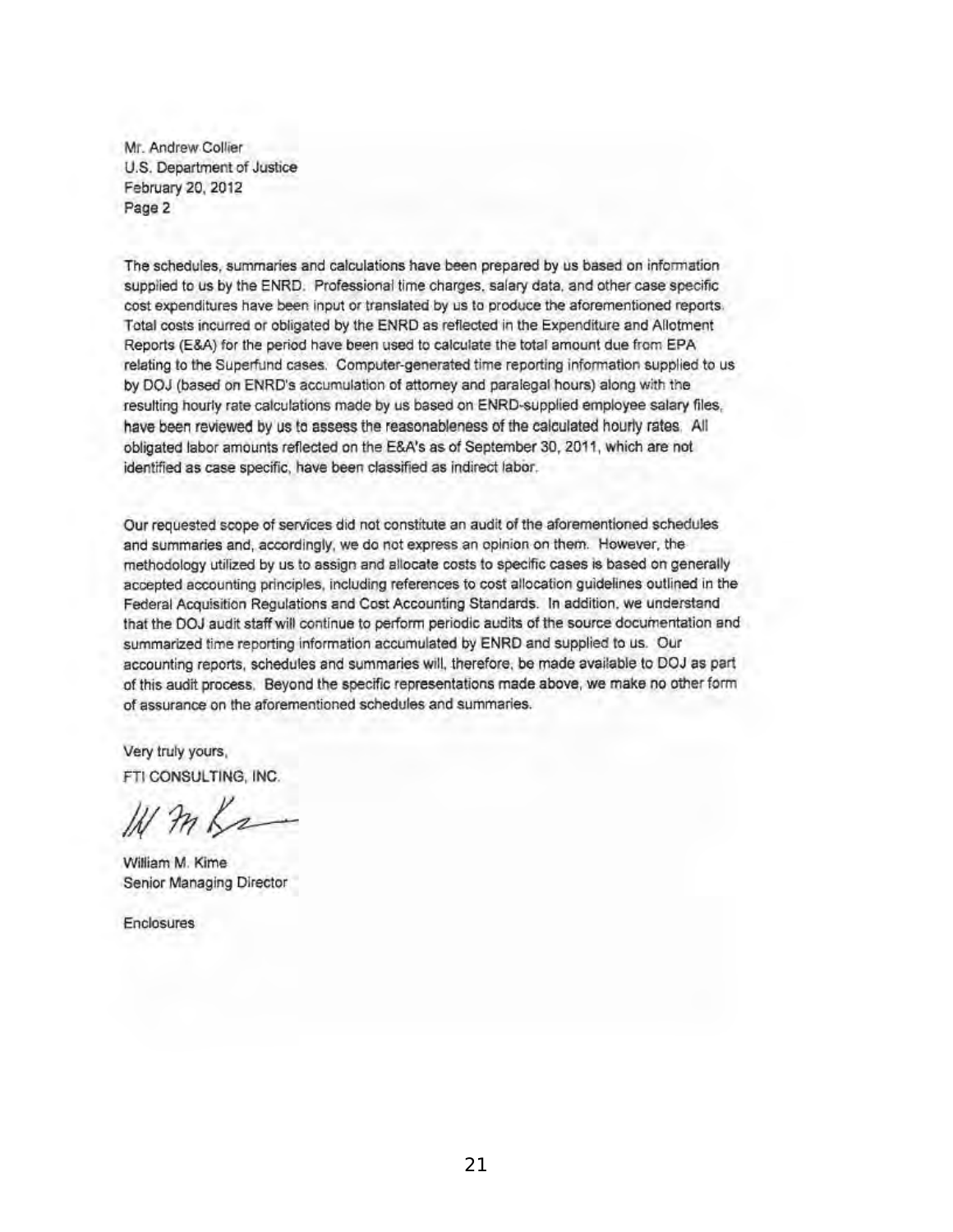#### **EPA BILLING SUMMARY SUMMARY OF AMOUNTS DUE** BY INTERAGENCY AGREEMENT September 30, 2011

#### **Fiscal Years**

| <b>EPA Billing Summary - Amount Paid</b> | 2011<br>20,611,179<br>$(a)$ \$<br>s | 2010<br>20,903,934<br>(b) | 2009<br>24,918,000 (b)<br>S. | 2008<br>25,553,369 (b) \$<br>S. | 2007<br>26,406,178 (b) |
|------------------------------------------|-------------------------------------|---------------------------|------------------------------|---------------------------------|------------------------|
| Add:<br>Payments in FY 2011 for 2010 (a) | ٠                                   | 2,339,970                 |                              |                                 |                        |
| Payments in FY 2011 for 2009 (a)         | $\overline{a}$                      |                           | 1,037,340                    | ۰                               | ۰                      |
| Payments in FY 2011 for 2008 (a)         | ч.,                                 | ×                         | ÷                            | 213,402                         |                        |
| Payments in FY 2011 for 2007 (a)         |                                     |                           |                              |                                 | 1,385                  |
| Subtotal                                 | 20,611,179                          | 23,243,904                | 25,955,340                   | 25,766,771                      | 26,407,563             |
| Unliquidated Obligations (c)             | 4,738,000                           | 2,265,107                 | 990,477                      | 45,618                          | 103,240                |
| Total                                    | 25,349,179                          | 25,509,011<br>s.          | 26,945,817<br>s              | 25,812,389                      | 26,510,803<br>s        |

(a) See EPA Billing Summary, Schedule 2, September 30, 2011<br>(b) See EPA Billing Summary, Schedule 1, September 30, 2010<br>(c) See EPA Billing Summary, Schedule 3, September 30, 2011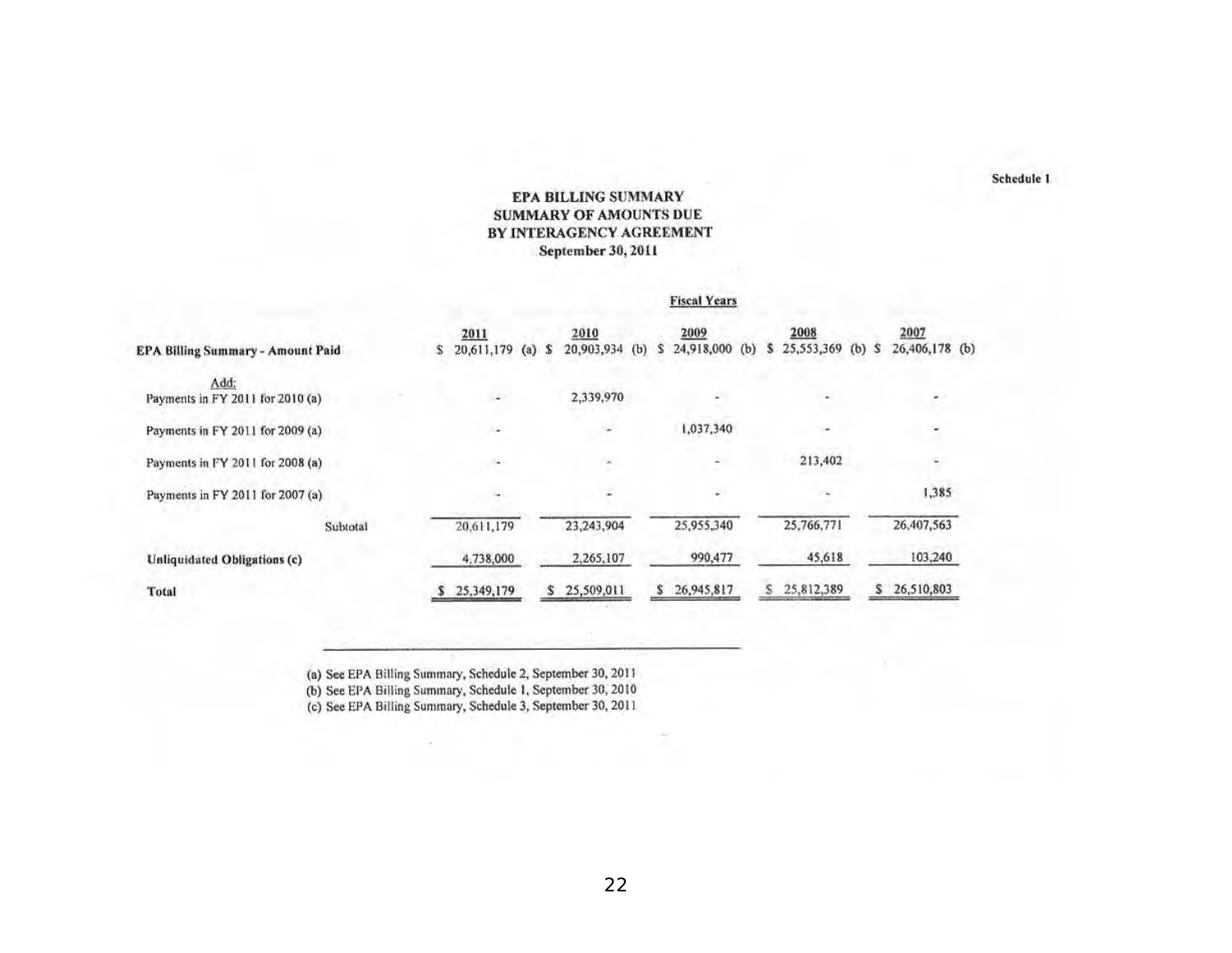#### EPA BILLING SUMMARY SUPERFUND OBLIGATION AND PAYMENT ACTIVITY DURING 2011 BY FISCAL YEAR OF OBLIGATION

**Fiscal Years** 

|                                   | 2011           | 2010        | 2009      | 2008      | 2007      | Total          |
|-----------------------------------|----------------|-------------|-----------|-----------|-----------|----------------|
| <b>Amounts Paid:</b><br>Labor     | 7,549,318<br>s | s           | ۳         | s<br>÷    |           | 7,549,318<br>s |
| <b>Other Direct Costs</b>         | 1,211,907      | 618,155     | 1,002,983 | 4,694     | 153       | 2,837,892      |
| <b>Indirect Costs</b>             | 11.849.954     | 1.721.815   | 34,357    | 208,708   | 1.232     | 13,816,066     |
| <b>Superfund Program Expenses</b> |                |             |           |           |           |                |
| Subtotal                          | 20,611,179     | 2,339,970   | 1,037,340 | 213,402   | 1,385     | 24, 203, 276   |
| Unliquidated Obligations (a)      | 4,738,000      | 2,265,107   | 990,477   | 45,618    | 103.240   | 8,142,442      |
| Totals                            | \$25,349,179   | \$4,605,077 | 2,027,817 | \$259,020 | \$104,625 | 32.345.718     |

(a) See Schedule 3

23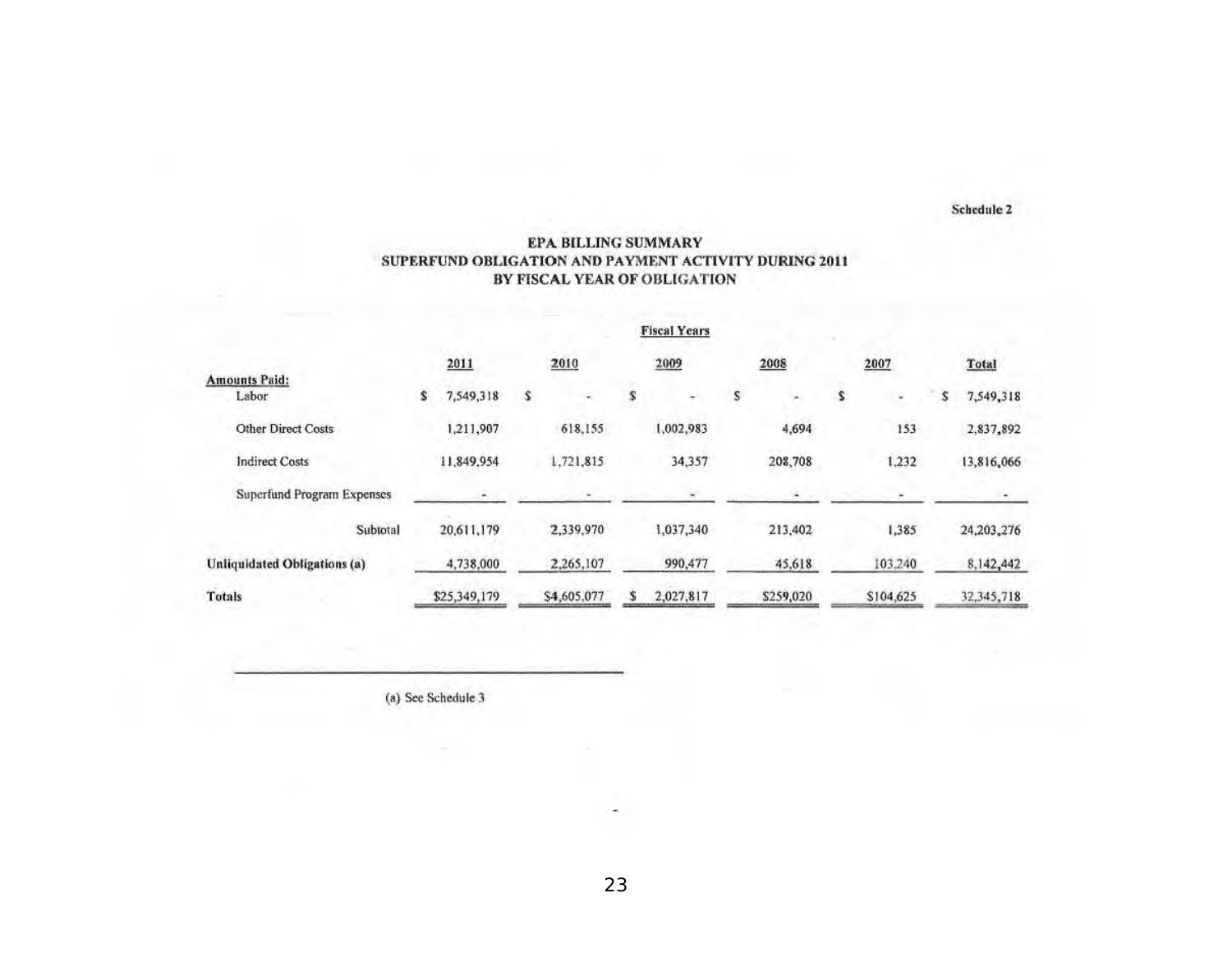#### **EPA BILLING SUMMARY** FISCAL YEARS 2011, 2010, 2009, 2008, AND 2007 UNLIQUIDATED OBLIGATIONS September 30, 2011

Schedule 3

|                                                               | <b>Fiscal Years</b> |                                      |   |                                   |   |                    |   |                   |   |                   |  |
|---------------------------------------------------------------|---------------------|--------------------------------------|---|-----------------------------------|---|--------------------|---|-------------------|---|-------------------|--|
|                                                               |                     | 2011                                 |   | 2010                              |   | 2009               |   | 2008              |   | 2007              |  |
| <b>ENRD Unliquidated Obligations</b><br>at September 30, 2011 | s                   | 41,351,253                           | s | 8,015,819                         | s | 1,215,620          | s | 169,326           | s | 117,148           |  |
| Less: Unliquidated Obligations:                               |                     |                                      |   |                                   |   |                    |   |                   |   |                   |  |
| Section 1595 (a)<br>Section 1596 (b)<br>Section $1598(c)$     |                     | 22,832,323<br>2,100,675<br>2,447,009 |   | 4,199,525<br>331,633<br>2,024,785 |   | 219,141<br>989,158 |   | 123,332<br>45,528 |   | 11,930<br>102,750 |  |
| Subtotal                                                      |                     | 27,380,007                           |   | 6,555,943                         |   | 1,208,299          |   | 168,860           |   | 114,680           |  |
| Net Unliquidated Obligations - ENRD                           |                     | 13,971,246                           |   | 1,459,876                         |   | 7,321              |   | 466               |   | 2,468             |  |
| Superfund percentage (d)                                      |                     | 16.3979%                             |   | 16.4618%                          |   | 18.0148%           |   | 19.3499%          |   | 19.8380%          |  |
| Superfund portion of Unliquidated<br>Obligations              |                     | 2,290,991                            |   | 240,322                           |   | 1,319              |   | 90                |   | 490               |  |
| Add - Section 1598 Unliquidated<br>Obligations                |                     | 2,447,009                            |   | 2,024,785                         |   | 989,158            |   | 45,528            |   | 102,750           |  |
| Total Superfund Unliquidated Obligations (e)                  | s                   | 4,738,000                            | s | 2,265,107                         | s | 990,477            | s | 45,618            | S | 103,240           |  |

(a) Section 1595 relates to reimbursable amounts from agencies other than EPA.

(b) Section 1596 relates to non-Superfund charges.

(c) Section 1598 relates to charges that are Superfund specific.

(d) Superfund percentage of unliquidated obligations was calculated by dividing year to date Superfund direct labor by the total direct labor for each of the fiscal years.

(e) Relates only to unliquidated obligations for the fiscal year indicated.

24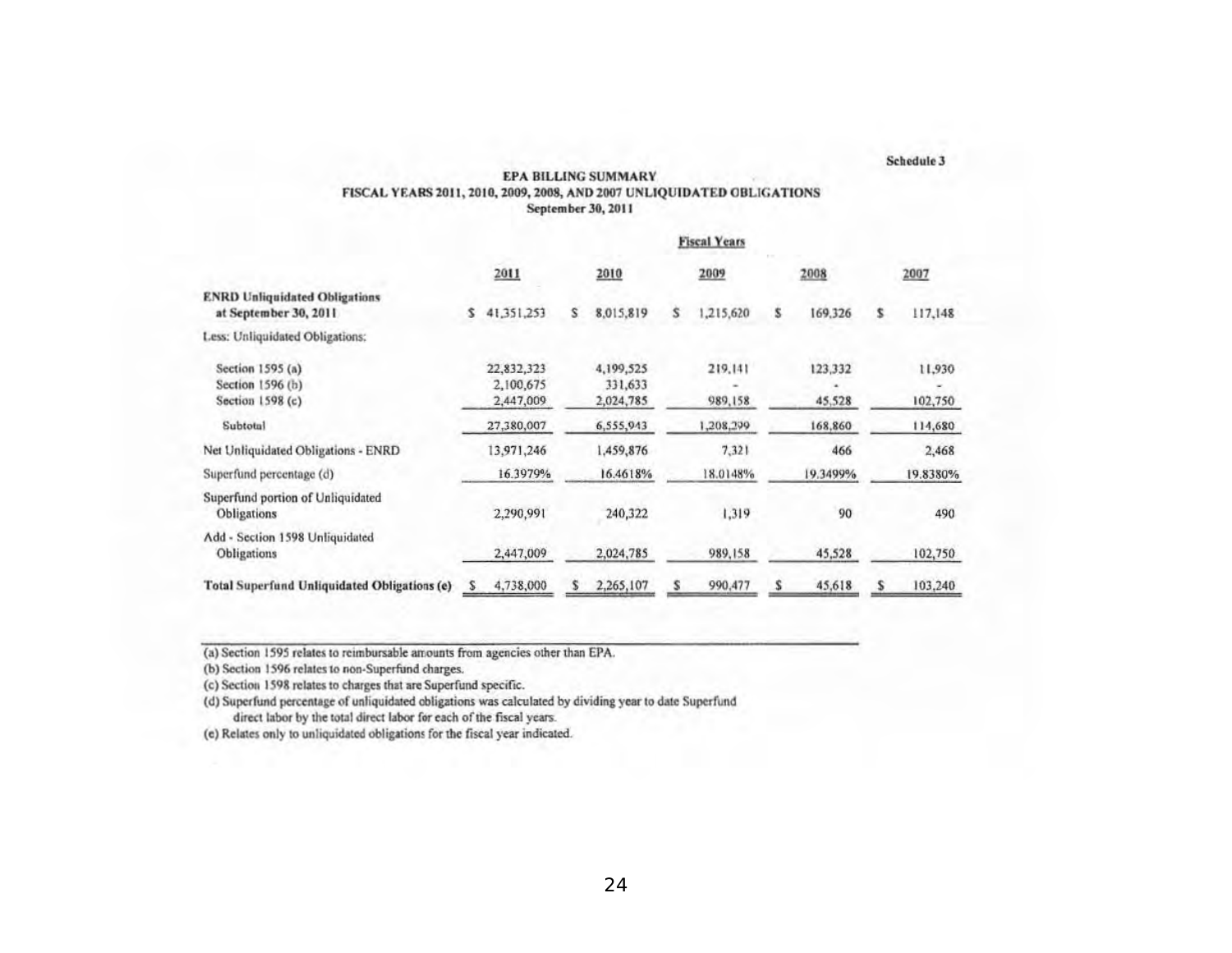#### EPA BILLING SUMMARY INDIRECT RATE CALCULATION

|       |                                                                                                |           | Total<br>Amounts                                                                                |
|-------|------------------------------------------------------------------------------------------------|-----------|-------------------------------------------------------------------------------------------------|
|       |                                                                                                |           | Paid (a)                                                                                        |
|       |                                                                                                |           | \$28,902,270                                                                                    |
|       |                                                                                                |           | 20,711,369                                                                                      |
|       |                                                                                                |           | 296,613                                                                                         |
|       |                                                                                                |           | 303,485                                                                                         |
|       |                                                                                                |           | 13,951,869                                                                                      |
|       |                                                                                                |           | 45,701                                                                                          |
|       |                                                                                                |           | 6,808,945                                                                                       |
|       |                                                                                                |           | 581,318                                                                                         |
|       |                                                                                                |           | 18,527                                                                                          |
|       |                                                                                                |           | 71,620,097                                                                                      |
|       |                                                                                                |           | 46,038,270                                                                                      |
|       |                                                                                                |           | 155.5664%                                                                                       |
|       |                                                                                                |           |                                                                                                 |
| 2011  | \$105,749                                                                                      |           |                                                                                                 |
| 2010  | 1,721.815                                                                                      |           |                                                                                                 |
| 2009  | 34,357                                                                                         |           |                                                                                                 |
| 2008  | 208,708                                                                                        |           |                                                                                                 |
| 2007  | 1,232                                                                                          |           |                                                                                                 |
| Total |                                                                                                | 2,071,861 |                                                                                                 |
|       |                                                                                                | 7,549,318 |                                                                                                 |
|       |                                                                                                |           | 27.4443%                                                                                        |
|       |                                                                                                |           | 183.0108%                                                                                       |
|       | Non-capitalized equipment and miscellaneous<br>ENRD Indirect Costs Rate - F/Y 2010 Obligations |           | Plus: Superfund Indirect Costs for Prior Year Obligations (c ) and Superfund Specific Costs (d) |

removed.

(b) Indirect labor and fringes include certain month-end obligation accruals.

(c) Indirect cost payments for the prior year obligations included in the totals presented are as follows; \$1,663,373; -\$19,522; \$208,708; and \$1,232; for F/Y 2010 through F/Y 2007 respectively.

(d) The balance of the charges in the totals presented were paid during fiscal year 2011 to maintain Superfund case information or perform other Superfund Specific activities. These charges were initiated as a result of Superfund and are of benefit only to the Superfund Program. They have been allocated only to Superfund cases through this separate indirect approach. The charges are \$105,749; \$58,442; and \$53,879; \$0 and \$0 for F/Y 2011 through F/Y 2007 respectively.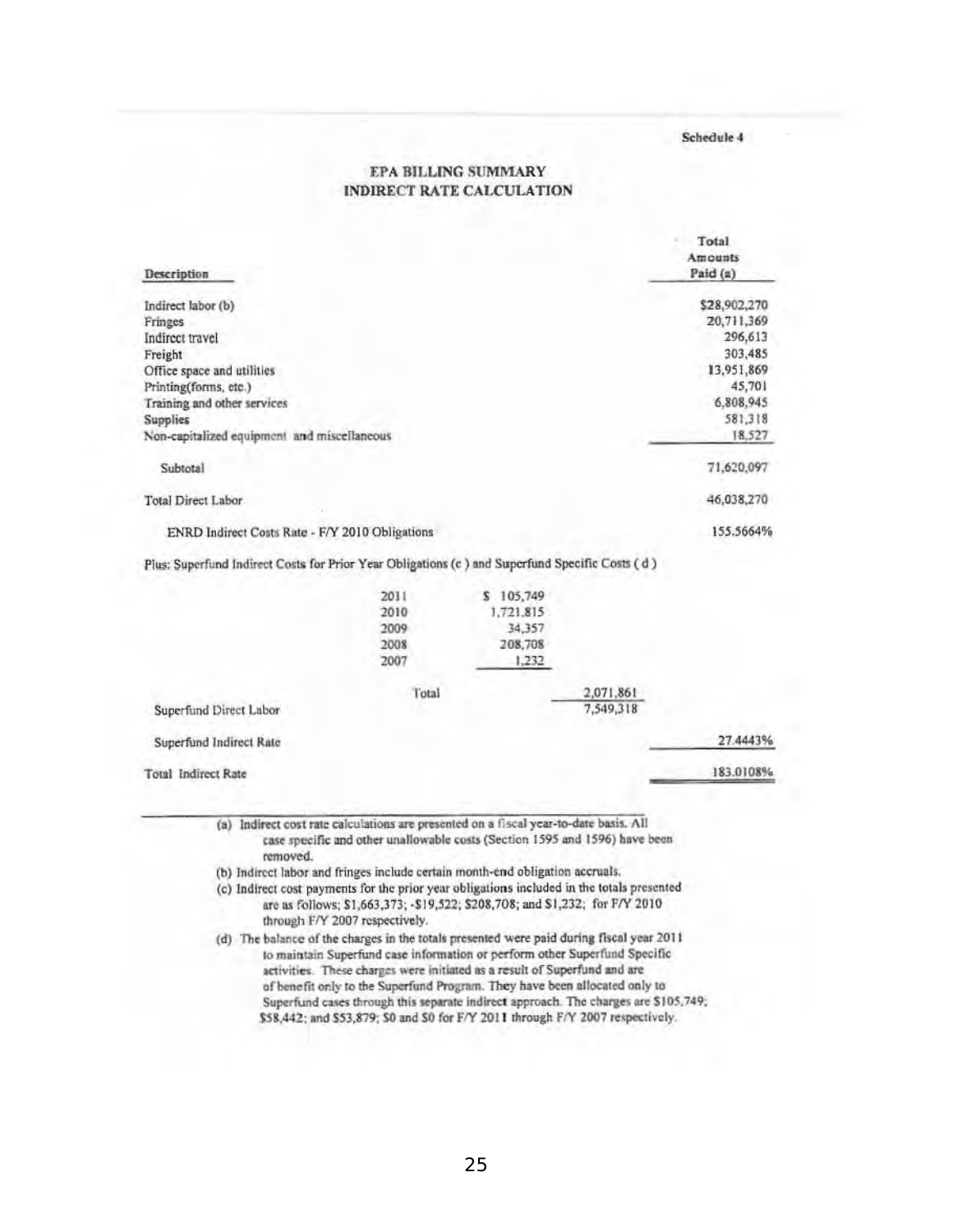#### EPA BILLING SUMMARY SUPERFUND COSTS BY OBJECT CLASSIFICATION

| Object<br>Class. | <b>Description</b> | <b>Direct</b><br><b>Expenses</b> | Indirect<br><b>Expenses</b> | Unliquidated<br>Obligations (b) | Total                  |
|------------------|--------------------|----------------------------------|-----------------------------|---------------------------------|------------------------|
| 11               | <b>Salaries</b>    | \$8,442,371                      | \$4,845,120                 | \$2,160,996                     | \$15,448,487           |
| 12               | Benefits           |                                  | 3,396,234                   | 196,587                         | 3,592,821              |
| 21               | Travel             | 242,188                          | 48,638                      | 26,408                          | 317,234                |
| 22               | Freight            |                                  | 49,765                      | 8,071                           | 57,836                 |
| 23               | Rent               |                                  | 2,287,816                   | 426,264                         | 2,714,080              |
| 24               | Printing           | 5.295                            | 7.493                       | 5,247                           | 18,035                 |
| 25               | Services           | 71,371                           | 1,116,526                   | 1,869,362                       | 3,057,259              |
| 26               | Supplies           |                                  | 95,324                      | 8,946                           | 104,270                |
| 31               | Equipment<br>Total | \$8,761,225                      | 3,038<br>\$11,849,954       | 36,119<br>\$4,738,000           | 39,157<br>\$25,349,179 |

(a) Includes costs for direct labor, special masters and expert witnesses.<br>(b) Represents the Superfund portion of unliquidated damages.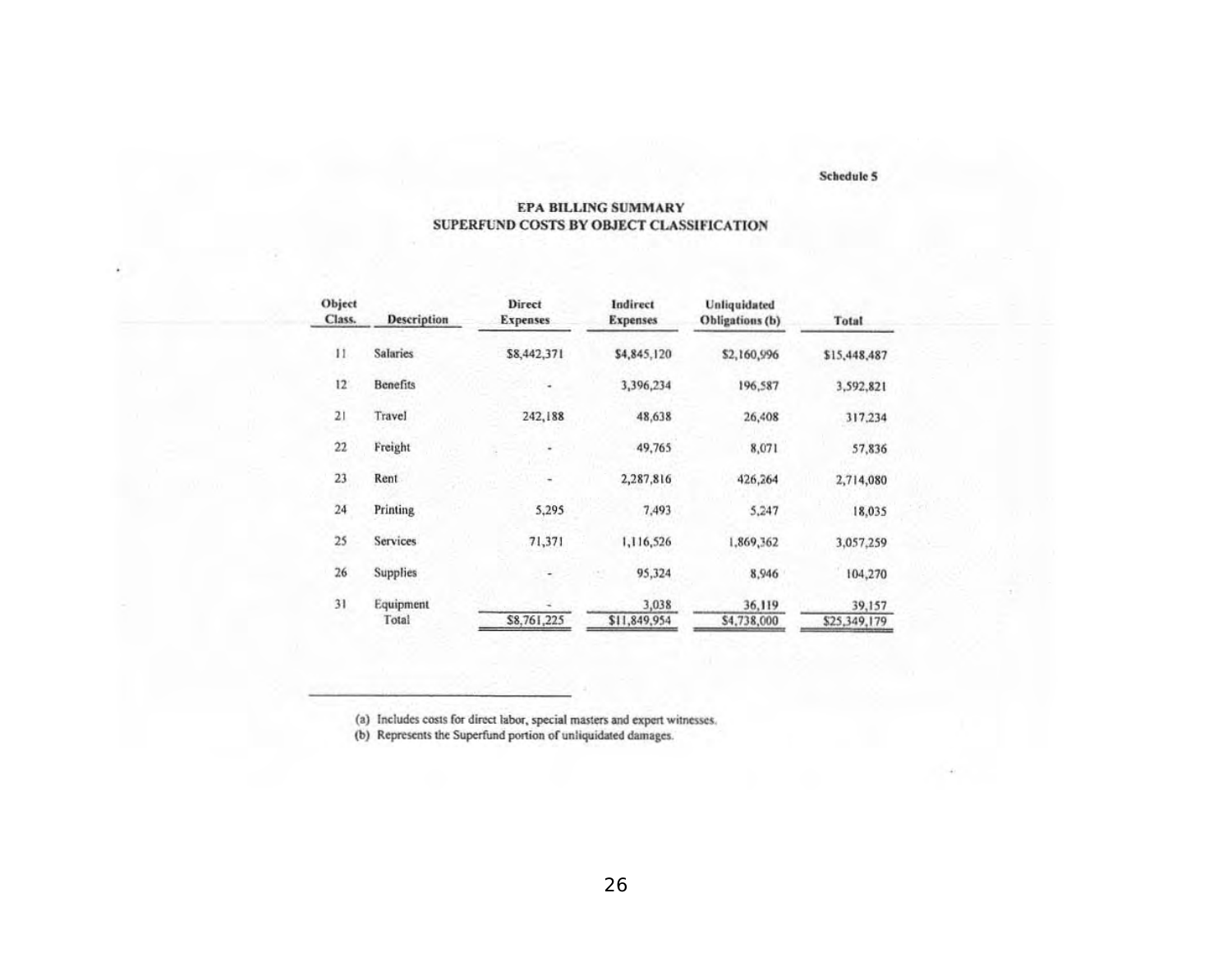#### September 30, 2011 Indirect -Superfund---Non-Superfund---Section Total Object Indirect Indirect 1595 & 1596 **Direct Direct Amounts** Class. Description **Expenses Expenses Expenses Expenses** Paid **Expenses** Salaries \$8,442,372 \$38,611,175 \$286,797 \$76,348,363  $11$ \$4,845,120 \$24,162,899 3,396,234 17,315,136 Benefits 68,897  $12$ ÷.  $\star$ 20,780,267 48,638 2,310,538 247,975 134,350 2,983,689  $21$ Travel 242,188 49,765 253,719  $22$ Freight  $\omega$ 303,484  $\omega$  $\omega$  $23$ Rent 2,287,816 11,664,053 13,951,869  $\overline{\phantom{a}}$  $\omega$  $\overline{\phantom{a}}$ 4,208  $24\,$ 5,295 7,493 38,208 55,204 Printing ٠ 25 Services 71,371 1,116,526 4,138,961 5,692,419 3,810,621 14,829,898 95,324  $26$ Supplies 485,994 581,318  $\bullet$  $\overline{\phantom{a}}$  $\ddot{\phantom{a}}$ 31 & 42 Equipment 3,038 15,489 1,831 20,358 ú. \$45,064,882 \$59,875,892 \$4,302,496 \$129,854,450 \$8,761,226 \$11,849,954 Total

#### **EPA BILLING SUMMARY** RECONCILIATION OF TOTAL ENRD EXPENSES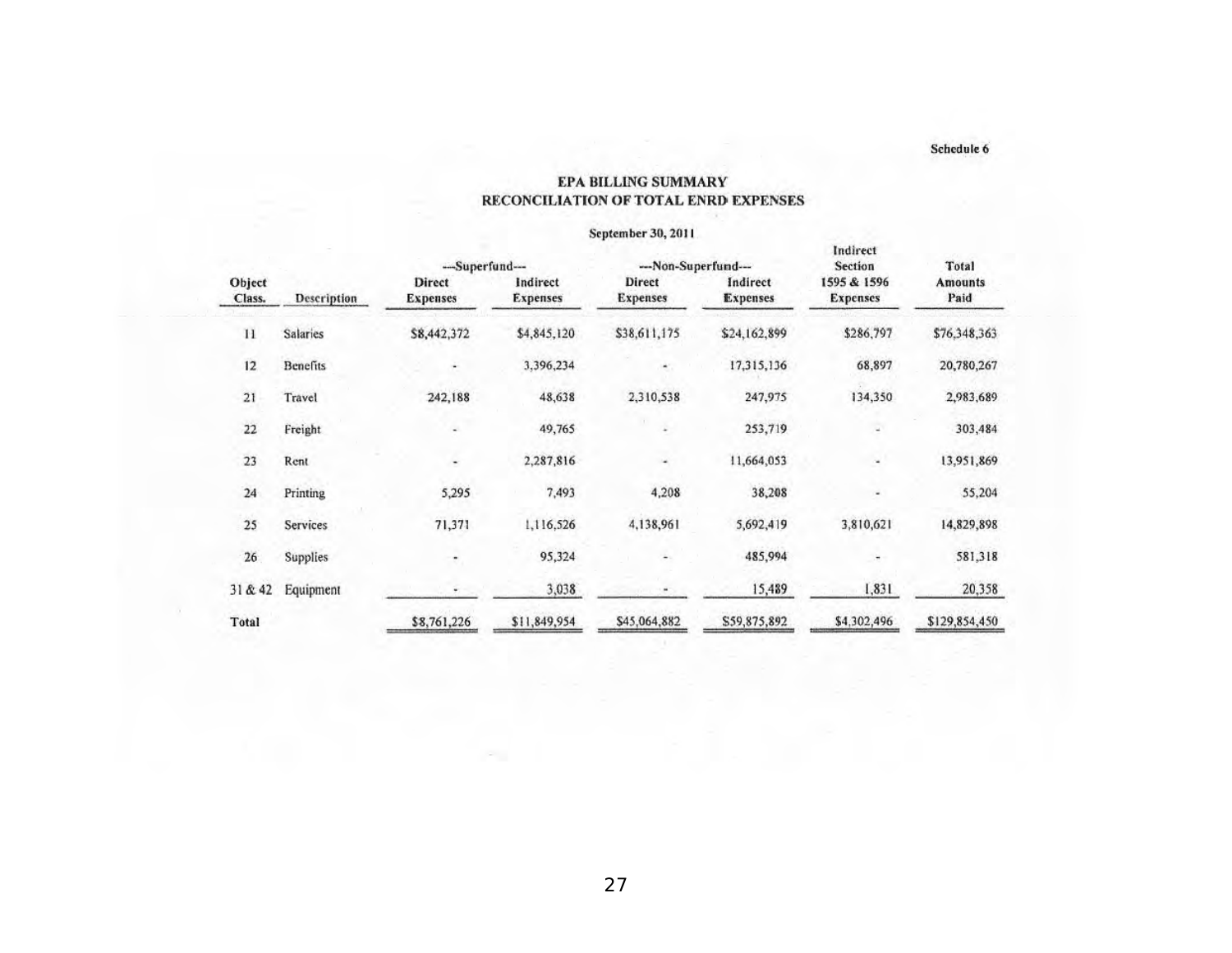#### DEPARTMENT OF JUSTICE ENVIRONMENT AND NATURAL RESOURCES DIVISION

| Section           | <b>Hours</b> | Direct Labor |           |  |           |            |  | <b>Other Direct Costs</b> |     |  |  | Indirect |  | Total | Cases |  |
|-------------------|--------------|--------------|-----------|--|-----------|------------|--|---------------------------|-----|--|--|----------|--|-------|-------|--|
| Appellate         | 446          |              | 23,083    |  | 956       | 42.244     |  | 66,283                    |     |  |  |          |  |       |       |  |
| Law and Policy    | 36           |              | 2,650     |  |           | 4,850      |  | 7.500                     |     |  |  |          |  |       |       |  |
| Criminal          | 1,683        |              | 82,477    |  | 10,550    | 150,942    |  | 243,969                   |     |  |  |          |  |       |       |  |
| Defense           | 2,043        |              | 119,898   |  |           | 219,426    |  | 339,324                   | 23  |  |  |          |  |       |       |  |
| Enforcement       | 132,907      |              | 7.311,944 |  | 2,826,386 | 13,381,646 |  | 23,519,976                | 697 |  |  |          |  |       |       |  |
| Natural Resources | 181          |              | 8,679     |  |           | 15,884     |  | 24.563                    |     |  |  |          |  |       |       |  |
| Land Acq.         |              |              | 587       |  |           | 1,074      |  | 1.661                     |     |  |  |          |  |       |       |  |
| Total             | 137,304      |              | 7.549.318 |  | 2,837,892 | 13,816,066 |  | 24,203,276                | 736 |  |  |          |  |       |       |  |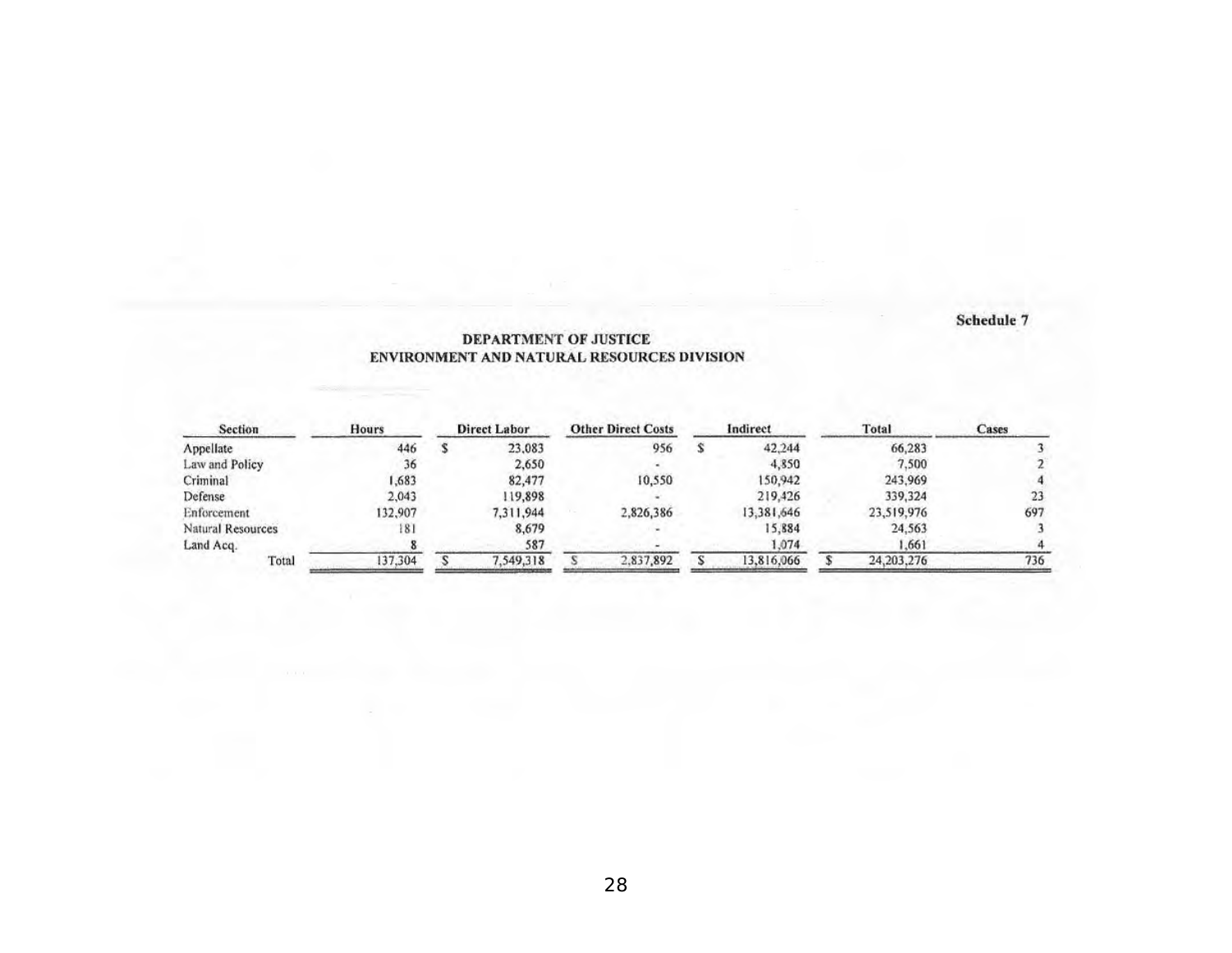## **APPENDIX IV**

## <span id="page-32-1"></span><span id="page-32-0"></span>FY 2012 ACCOUNTING SCHEDULES AND SUMMARIES

![](_page_32_Picture_2.jpeg)

March 15, 2013

Mr. Andrew Collier U.S. Department of Justice Environment and Natural Resources Division **Suite 2038** 601 D Street N.W. Washington, DC. 20004

Dear Mr. Collier:

Enclosed please find the following final fiscal year 2012 year end accounting schedules and summaries relating to costs incurred by the United States Department of Justice (DOJ), Environment and Natural Resources Division (ENRO) on behalf of the Environmental Protection Agency (EPA) under the Comprehensive Environmental Response, Compensation and Llability Act of 1980 and the Superfund Amendments and Reauthorization Act of 1986 (SARA or, hereafter, Superfund):

- EPA Billing Summary Schedules 1-7 September 30, 2012
- DOJ Superfund Case Cost Summary (electronic copy) As of September 30, 2012
- \* DOJ Superfund Cases Time By Attorney/Paralegal Year Ended September 30, 2012 (electronic copy)
- DOJ Superfund Direct Costs (electronic copy) Year Ended September 30, 2012

The schedules represent the final fiscal year 2012 amounts, and establish an indirect cost rate applicable to the entire fiscal year. As a result, the summaries included supersede all prior preliminary information processed by us relating to fiscal year 2012.

> 1375 Piccerd Drive, Suite 375 | Rockville, MD 20850 801.591.8000 telephone | 301.591.8072 fax | fticonsulting.com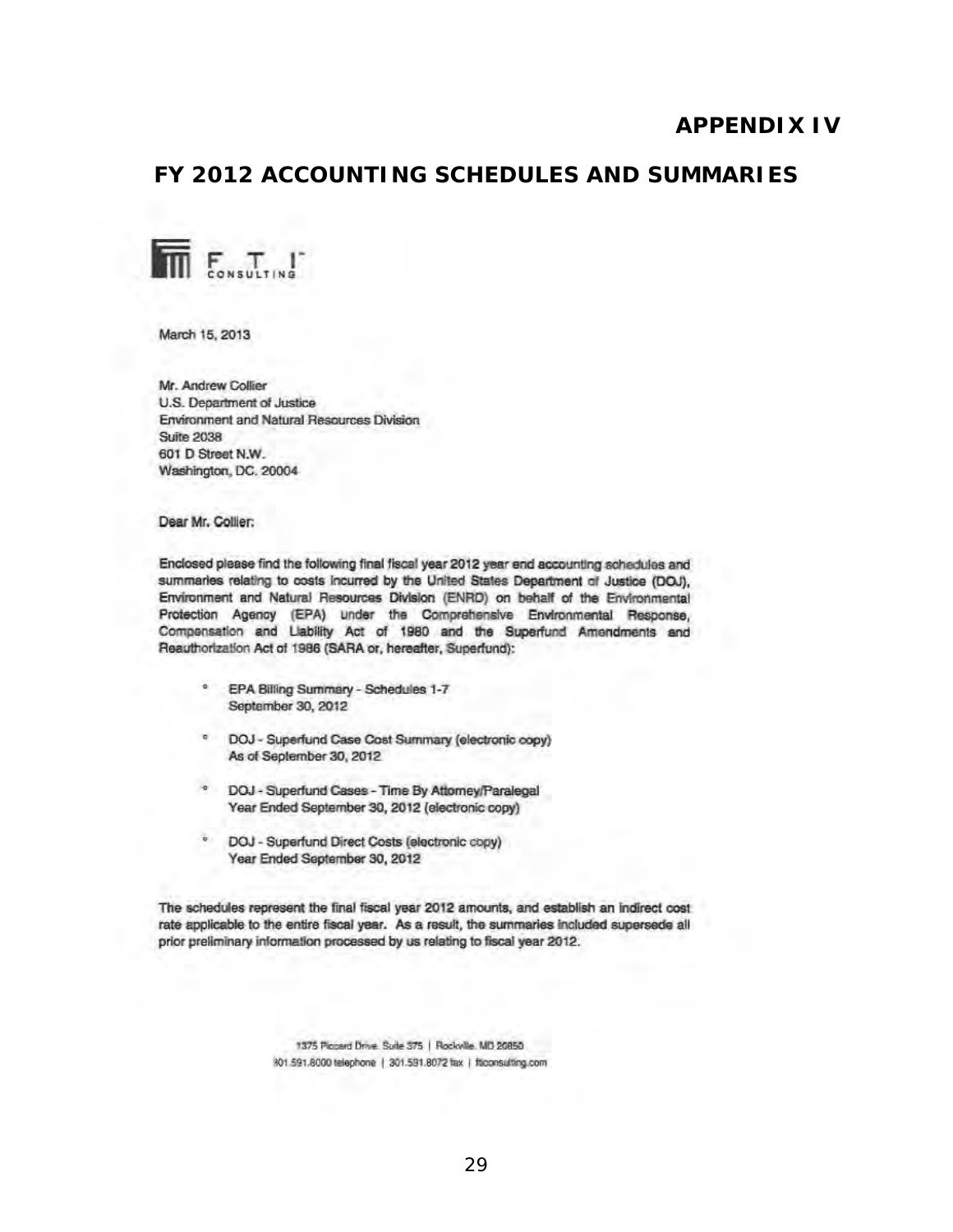Mr. Andrew Collier U.S. Department of Justice March 15, 2013 Page 2

The schedules, summaries and calculations have been prepared by us based on information supplied to us by the ENRD. Professional time charges, salary data, and other case specific cost expenditures have been input or translated by us to produce the aforementioned reports. Total costs incurred or obligated by the ENRD as reflected in the Expenditure and Allotment Reports (E&A) for the period have been used to calculate the total amount due from EPA relating to the Superfund cases. Computer-generated time reporting information supplied to us by DOJ (based on ENRD's accumulation of attorney and paralegal hours) along with the resulting hourly rate calculations made by us based on ENRD-supplied employee salary files, have been reviewed by us to assess the reasonableness of the calculated hourly rates. All obligated labor amounts reflected on the E&A's as of September 30, 2012, which are not identified as case specific, have been classified as indirect labor.

Our requested scope of services did not constitute an audit of the aforementioned schedules and summaries and, accordingly, we do not express an opinion on them. However, the methodology utilized by us to assign and allocate costs to specific cases is based on generally accepted accounting principles, including references to cost allocation guidelines outlined in the Federal Acquisition Regulations and Cost Accounting Standards. In addition, we understand that the DOJ audit staff will continue to perform periodic audits of the source documentation and summarized time reporting information accumulated by ENRD and supplied to us. Our accounting reports, schedules and summaries will, therefore, be made available to DOJ as part of this audit process. Beyond the specific representations made above, we make no other form of assurance on the aforementioned schedules and summaries.

Very truly yours, FTI CONSULTING, INC.

William M. Kime Senior Managing Director

**Enclosures** 

![](_page_33_Picture_7.jpeg)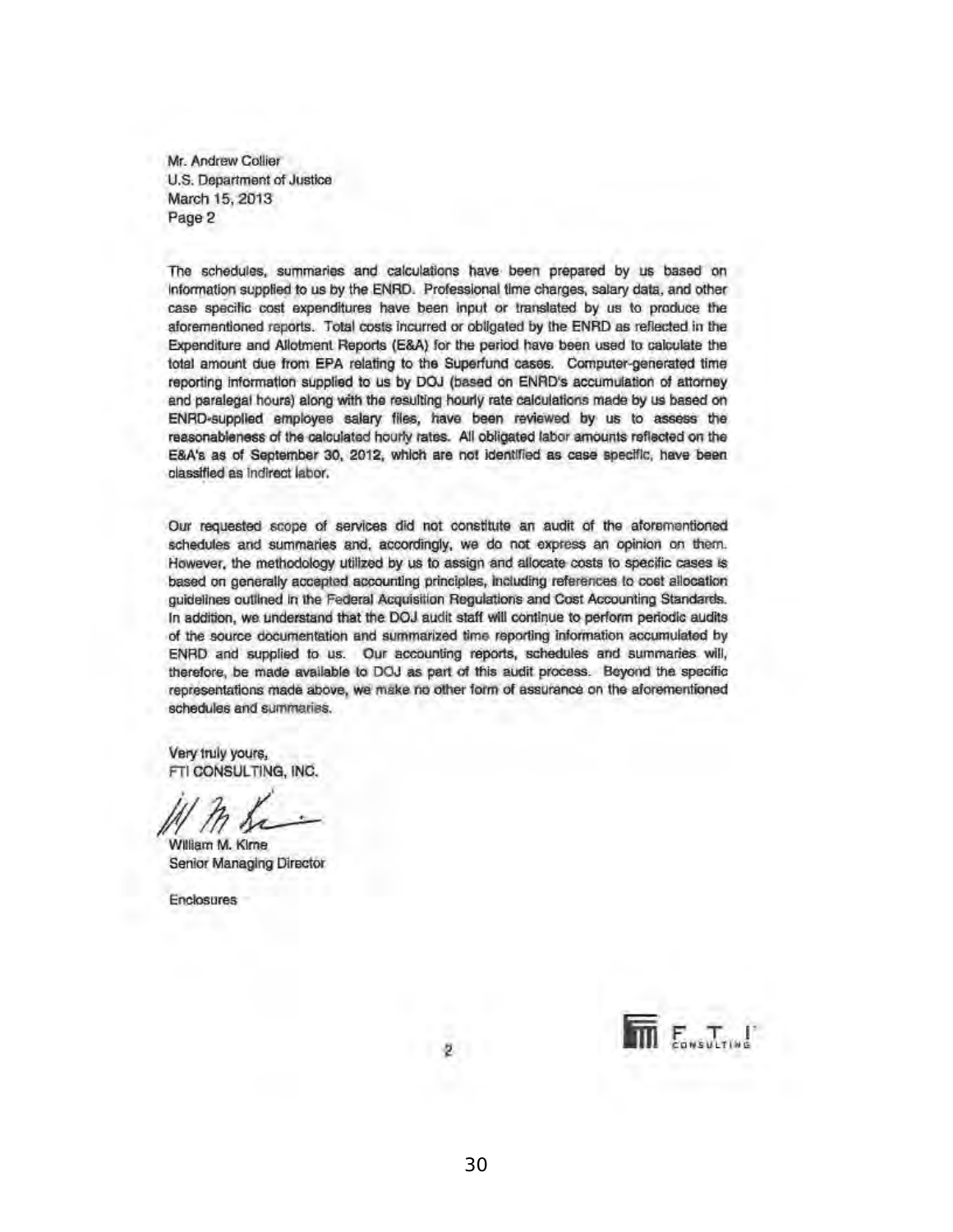#### **EPA BILLING SUMMARY SUMMARY OF AMOUNTS DUE** BY INTERAGENCY AGREEMENT September 30, 2012

#### **Fiscal Years**

| <b>EPA Billing Summary - Amount Paid</b> | 2012<br>20,841,001 | 2011<br>20,611,179 (b)<br>$(a)$ $\bar{s}$ | 2010<br>23,243,904<br>(b) | 2009<br>25,955,340<br>$(b)$ \$ | 2008<br>25,766,771 (b) |  |
|------------------------------------------|--------------------|-------------------------------------------|---------------------------|--------------------------------|------------------------|--|
| Add:<br>Payments in FY 2012 for 2011 (a) | ÷                  | 2,611,428                                 |                           |                                |                        |  |
| Payments in FY 2012 for 2010 (a)         | ٠                  | ۰                                         | 524,780                   |                                | ÷.                     |  |
| Payments in FY 2012 for 2009 (a)         | ٠                  | $\sim$                                    |                           | 730,513                        |                        |  |
| Payments in FY 2012 for 2008 (a)         | ÷                  |                                           |                           |                                | 4,973                  |  |
| <b>Subtotal</b>                          | 20,841,001         | 23,222,607                                | 23,768,684                | 26,685,853                     | 25,771,744             |  |
| Unliquidated Obligations (c)             | 3,690,997          | 1,700,390                                 | 1,457,688                 | 190,823                        |                        |  |
| <b>Total</b>                             | 24,531,998         | 24,922,997                                | 25,226,372<br>s           | 26,876,676<br>\$               | 25,771,744             |  |

(a) See EPA Billing Summary, Schedule 2, September 30, 2012<br>(b) See EPA Billing Summary, Schedule 1, September 30, 2011<br>(c) See EPA Billing Summary, Schedule 3, September 30, 2012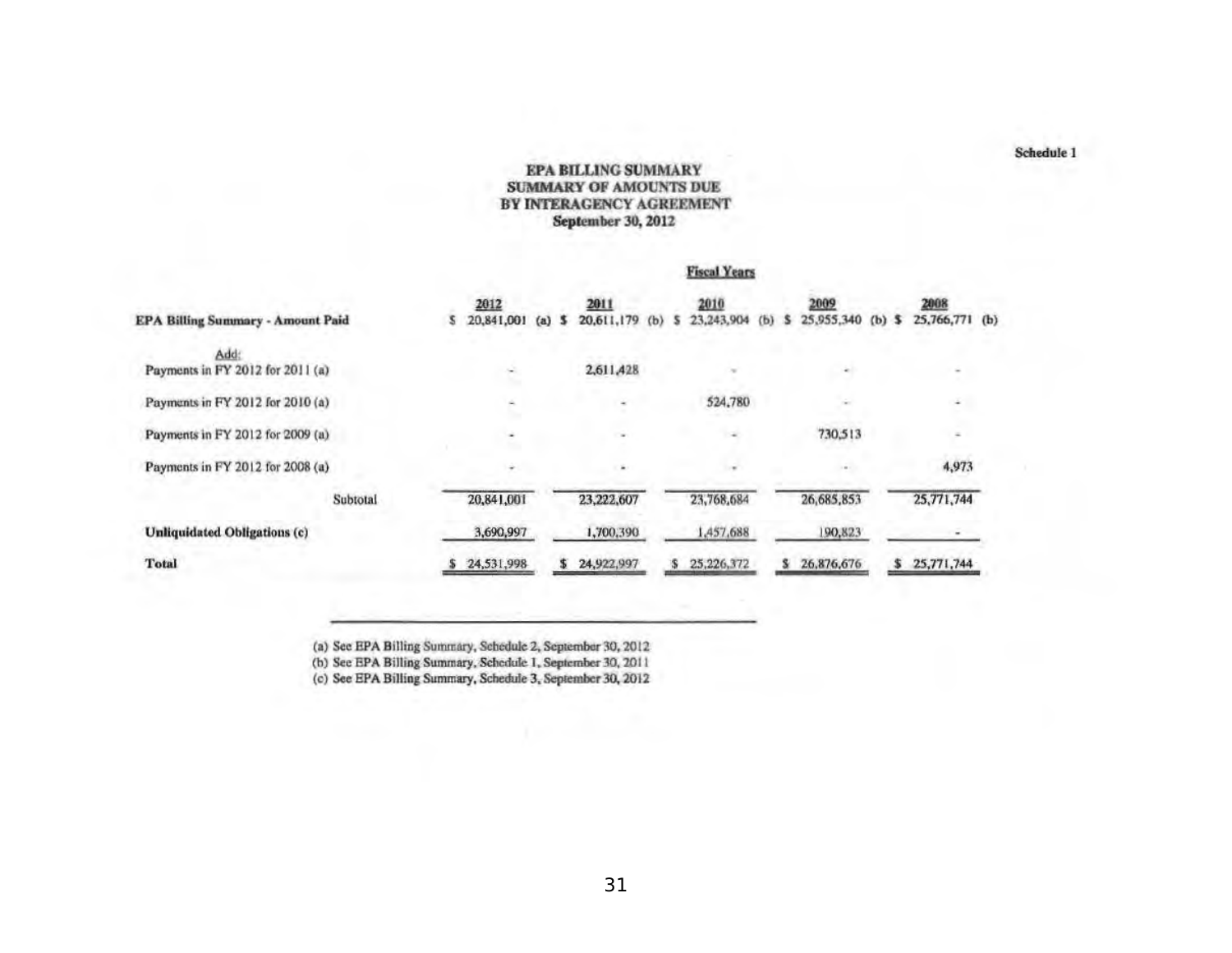#### **EPA BILLING SUMMARY** SUPERFUND OBLIGATION AND PAYMENT ACTIVITY DURING 2012 BY FISCAL YEAR OF OBLIGATION

|                               |      |              |      |             |      | <b>Fiscal Years</b> |      |           |      |         |              |
|-------------------------------|------|--------------|------|-------------|------|---------------------|------|-----------|------|---------|--------------|
|                               | 2012 |              | 2011 |             | 2010 |                     | 2009 |           | 2008 |         | <b>Total</b> |
| <b>Amounts Paid:</b><br>Labor | \$   | 1,497,923    | s    |             |      | ٠                   |      | u.        | s    |         | 7,497,923    |
| Other Direct Costs            |      | 1,625,726    |      | 786,301     |      | 478,865             |      | 729,747   |      | 4,989   | 3,625,628    |
| <b>Indirect Costs</b>         |      | 11,717,352   |      | 1,825,127   |      | 45,915              |      | 766       |      | (16)    | 13,589,144   |
| Subtotal                      |      | 20,841,001   |      | 2,611,428   |      | 524,780             |      | 730,513   |      | 4,973   | 24,712,695   |
| Unliquidated Obligations (a)  |      | 3,690,997    |      | 1,700,390   |      | 1,457,688           |      | 190,823   |      |         | 7,039,898    |
| <b>Totals</b>                 |      | \$24,531,998 |      | \$4,311,818 |      | 1,982,468           |      | \$921,336 |      | \$4,973 | 31,752,593   |

(a) See Schedule 3

32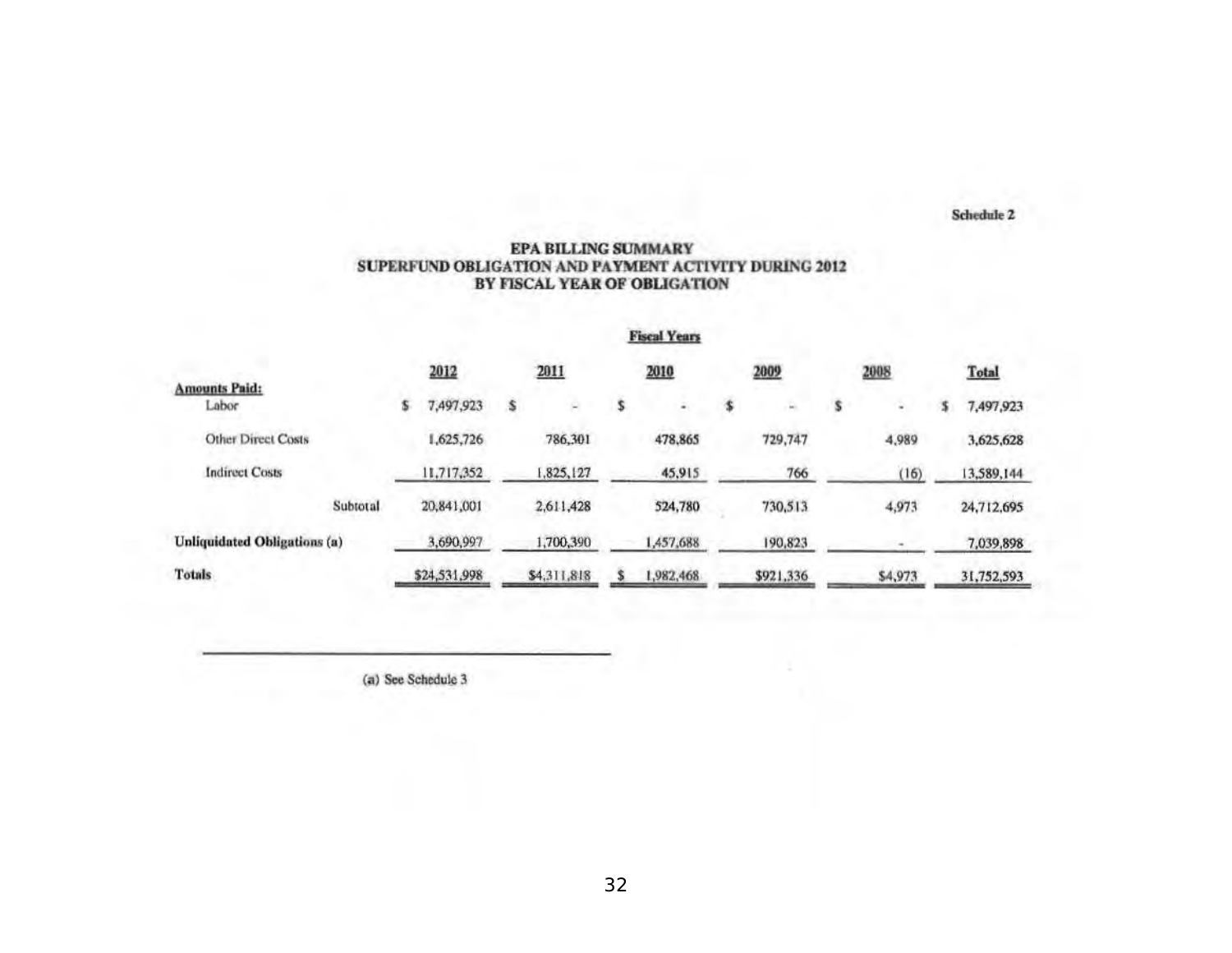#### EPA BILLING SUMMARY FISCAL YEARS 2012, 2011, 2010, 2009, AND 2008 UNLIQUIDATED OBLIGATIONS September 30, 2012

and the sea

|                                                               |                                      |                                     | Fiscal Tears         |                   |          |
|---------------------------------------------------------------|--------------------------------------|-------------------------------------|----------------------|-------------------|----------|
|                                                               | 2012                                 | 2011                                | 2010                 | 2009              | 2008     |
| <b>ENRD Unliquidated Obligations</b><br>at September 30, 2012 | 49,655,893                           | 8,849,397                           | 1,838,462<br>s       | 280,188           |          |
| Less: Unliquidated Obligations:                               |                                      |                                     |                      |                   |          |
| Section $1595(a)$<br>Section 1596 (b)<br>Section 1598 (c)     | 30,827,352<br>4,503,035<br>1,594,355 | 5,468,409<br>1,326,038<br>1,630,846 | 360,079<br>1,453,611 | 88,439<br>190,620 |          |
| Subtotal                                                      | 36,924,742                           | 8,425,293                           | 1,813,698            | 279,059           |          |
| Net Unliquidated Obligations - ENRD                           | 12,731,151                           | 424,104                             | 24,764               | 1,129             |          |
| Superfund percentage (d)                                      | 16.4686%                             | 16.3979%                            | 16.4618%             | 18.0148%          | 19.3499% |
| Superfund portion of Unliquidated<br>Obligations              | 2,096,642                            | 69,544                              | 4,077                | 203               |          |
| Add - Section 1598 Unliquidated<br>Obligations                | .594,355                             | 1,630,846                           | 1,453,611            | 190,620           |          |
| <b>Total Superfund Unliquidated Obligations (e)</b>           | 3,690,997                            | ,700,390                            | 1,457,688            | 190,823           |          |

(a) Section 1595 relates to reimbursable amounts from agencies other than EPA.

(b) Section 1596 relates to non-Superfund charges.

(c) Section 1598 relates to charges that are Superfund specific.

(d) Superfund percentage of unliquidated obligations was calculated by dividing year to date Superfund direct labor by the total direct labor for each of the fiscal years.

(e) Relates only to unliquidated obligations for the fiscal year indicated.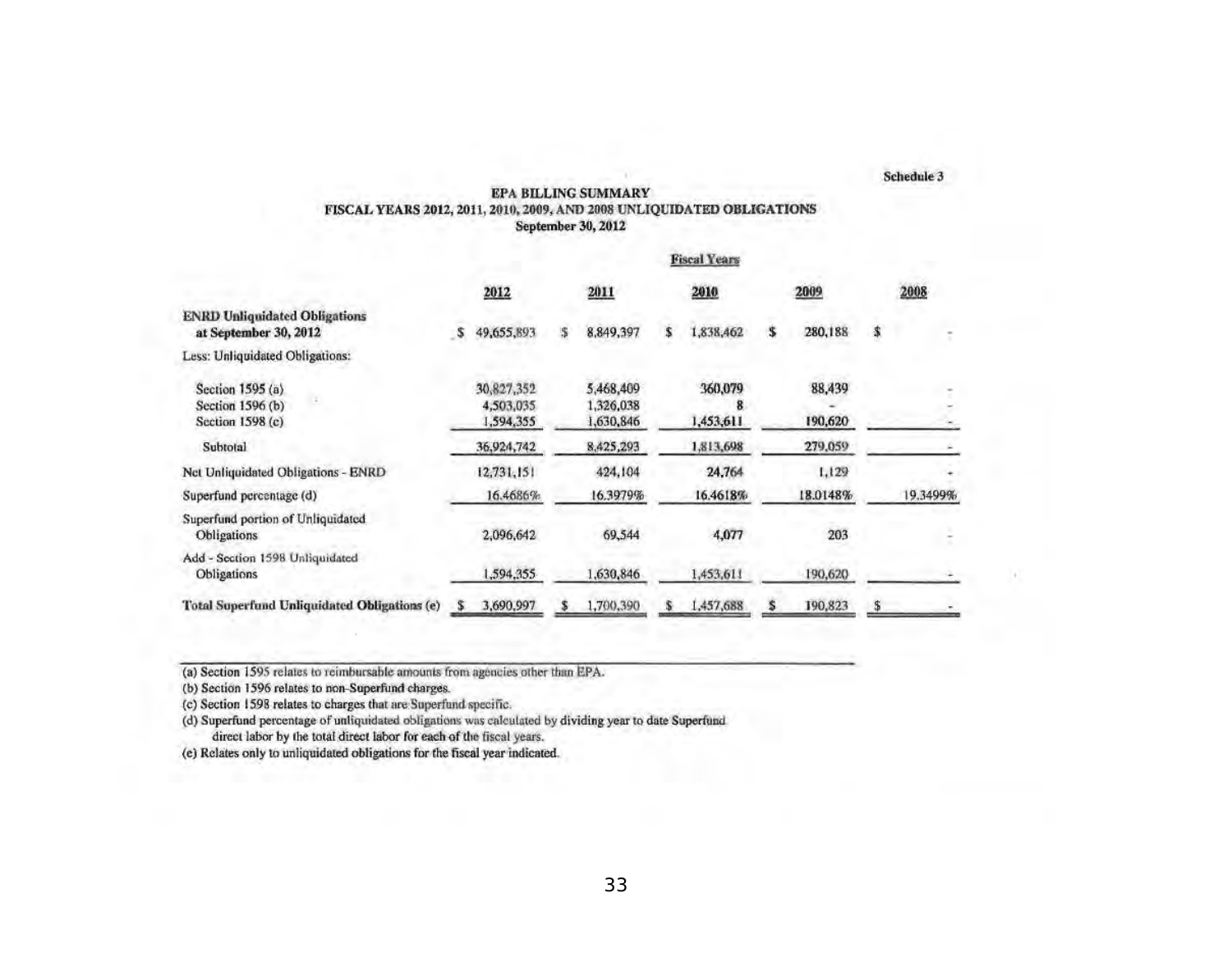#### **EPA BILLING SUMMARY INDIRECT RATE CALCULATION**

| Description                                                                                     |       |              |           | Total<br><b>Amounts</b><br>Paid (a) |
|-------------------------------------------------------------------------------------------------|-------|--------------|-----------|-------------------------------------|
| Indirect labor (b)                                                                              |       |              |           | \$27,696,673                        |
| Fringes                                                                                         |       |              |           | 20,449,106                          |
| Indirect travel                                                                                 |       |              |           | 263,066                             |
| Freight                                                                                         |       |              |           | 311,203                             |
| Office space and utilities                                                                      |       |              |           | 13,445,192                          |
| Printing(forms, etc.)                                                                           |       |              |           | 48,969                              |
| Training and other services                                                                     |       |              |           | 7,815,126                           |
| Supplies                                                                                        |       |              |           | 473,795                             |
| Non-capitalized equipment and miscellaneous                                                     |       |              |           | 62,566                              |
| Subtotal                                                                                        |       |              |           | 70,565,696                          |
| <b>Total Direct Labor</b>                                                                       |       |              |           | 45,528,513                          |
| ENRD Indirect Costs Rate - F/Y 2012 Obligations                                                 |       |              |           | 154.9923%                           |
| Plus: Superfund Indirect Costs for Prior Year Obligations (c ) and Superfund Specific Costs (d) |       |              |           |                                     |
|                                                                                                 | 2012  | 96,149<br>\$ |           |                                     |
|                                                                                                 | 2011  | 1,825,127    |           |                                     |
|                                                                                                 | 2010  | 45,915       |           |                                     |
|                                                                                                 | 2009  | 766          |           |                                     |
|                                                                                                 | 2008  | (16)         |           |                                     |
|                                                                                                 | Total |              | 1,967,941 |                                     |
| Superfund Direct Labor                                                                          |       |              | 7,497,923 |                                     |
| Superfund Indirect Rate                                                                         |       |              |           | 26.2465%                            |
| <b>Total Indirect Rate</b>                                                                      |       |              |           | 181.2388%                           |
|                                                                                                 |       |              |           |                                     |

(a) Indirect cost rate calculations are presented on a fiscal year-to-date basis. All case specific and other unallowable costs (Section 1595 and 1596) have been removed.

(b) Indirect labor and fringes include certain month-end obligation accruals.

(c) Indirect cost payments for the prior year obligations included in the totals presented are as follows; \$1,771,887; \$33,599; \$52; and -\$16; for F/Y 2011 through F/Y 2008 respectively.

(d) The balance of the charges in the totals presented were paid during fiscal year 2011. to maintain Superfund case information or perform other Superfund Specific activities. These charges were initiated as a result of Superfund and are of benefit only to the Superfund Program. They have been allocated only to Superfund cases through this separate indirect approach. The charges are \$96,149; \$53,940; and \$12,316; \$714 and \$0 for F/Y 2012 through F/Y 2008 respectively.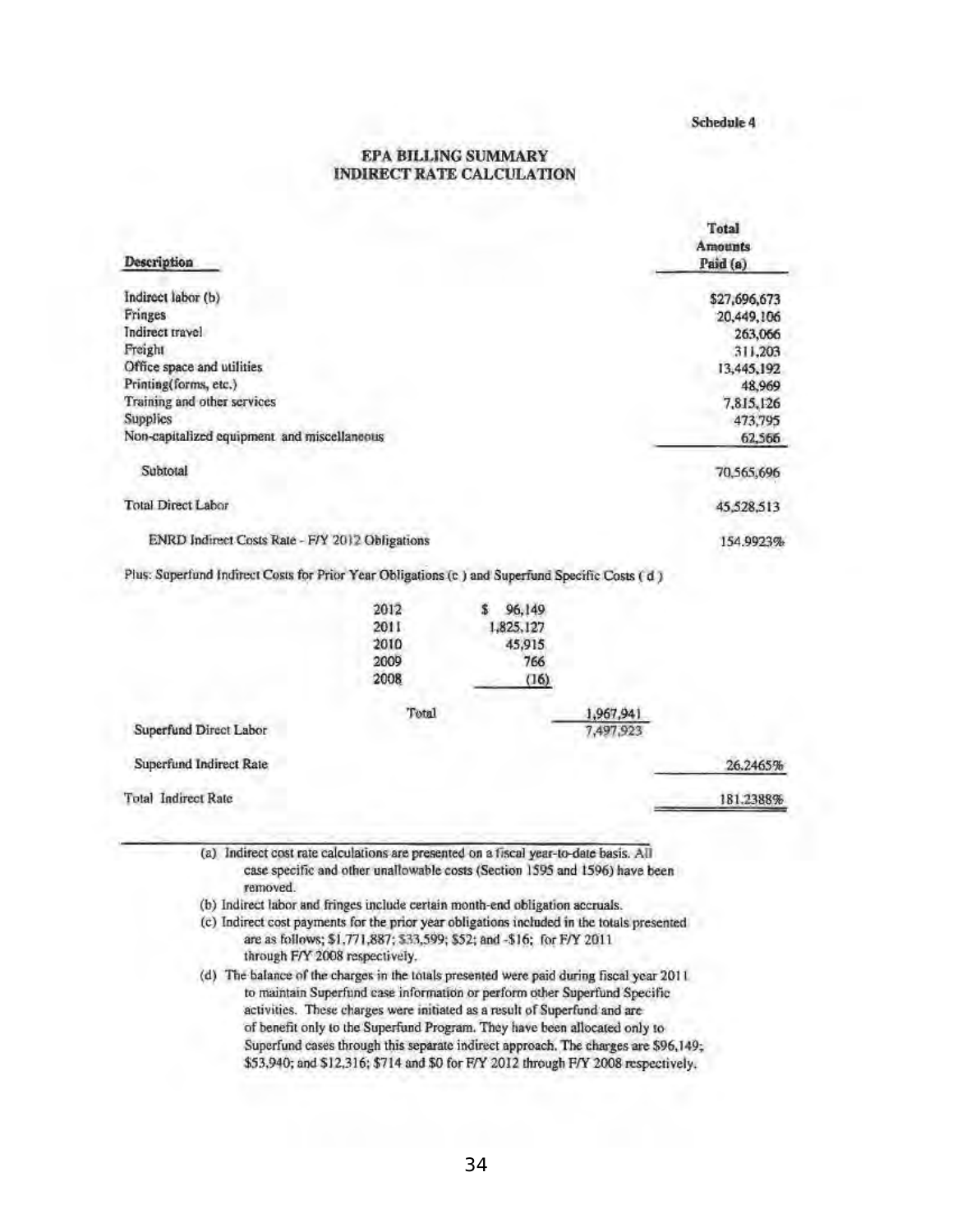#### **EPA BILLING SUMMARY** SUPERFUND COSTS BY OBJECT CLASSIFICATION

| Object<br>Class. | <b>Description</b> |    | <b>Direct</b><br><b>Expenses</b> | Indirect<br><b>Expenses</b> |                      |   | <b>Unliquidated</b><br>Obligations (b) | Total |                       |
|------------------|--------------------|----|----------------------------------|-----------------------------|----------------------|---|----------------------------------------|-------|-----------------------|
| $^{11}$          | Salaries (a)       | s  | 8,566,397                        | s                           | 4,657,412            | s | 2,448,966                              | s     | 15,672,775            |
| 12               | <b>Benefits</b>    |    |                                  |                             | 3,367,688            |   | 201,687                                |       | 3,569,375             |
| $\overline{21}$  | Travel             |    | 275,709                          |                             | 43,323               |   | 35,953                                 |       | 354,985               |
| 22               | Freight            |    |                                  |                             | 51,251               |   | 11,801                                 |       | 63.052                |
| 23               | Rent               |    |                                  |                             | 2.214.239            |   | 451,485                                |       | 2.665.724             |
| 24               | Printing           |    | 5,362                            |                             | 8,065                |   | 3,791                                  |       | 17,218                |
| 25               | <b>Services</b>    |    | 276,181                          |                             | 1,287,043            |   | 400,076                                |       | 1,963,300             |
| 26               | <b>Supplies</b>    |    |                                  |                             | 78,028               |   | 2,203                                  |       | 80,231                |
| 31<br>76         | Equipment<br>Total | \$ | 9,123,649                        | s                           | 10,303<br>11,717,352 | s | 135,035<br>3,690,997                   | \$    | 145,338<br>24,531,998 |

(a) Includes costs for direct labor, special masters and expert witnesses.

(b) Represents the Superfund portion of unliquidated obligations.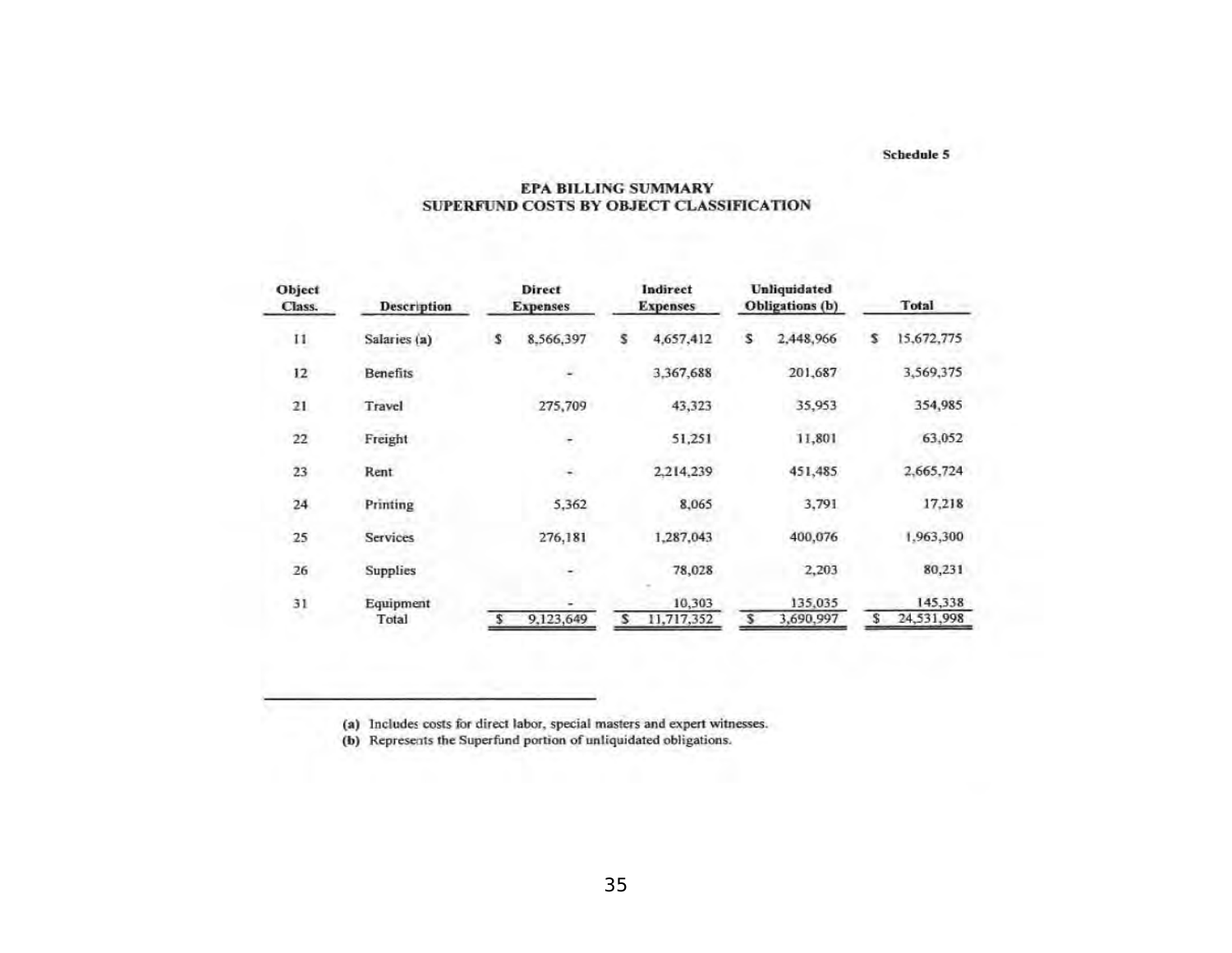#### **EPA BILLING SUMMARY** RECONCILIATION OF TOTAL ENRD EXPENSES

|                         |                    |                                  |                             | September 30, 2012               |                             |                                |                        |
|-------------------------|--------------------|----------------------------------|-----------------------------|----------------------------------|-----------------------------|--------------------------------|------------------------|
|                         |                    | -Superfund---                    |                             | ---Non-Superfund---              |                             | Indirect<br><b>Section</b>     | <b>Total</b>           |
| <b>Object</b><br>Class. | <b>Description</b> | <b>Direct</b><br><b>Expenses</b> | Indirect<br><b>Expenses</b> | <b>Direct</b><br><b>Expenses</b> | Indirect<br><b>Expenses</b> | 1595 & 1596<br><b>Expenses</b> | <b>Amounts</b><br>Paid |
| П                       | Salaries           | \$8,566,397                      | \$4,657,412                 | \$38,074,172                     | \$23,135,410                | \$142,931                      | \$74,576,322           |
| 12                      | <b>Benefits</b>    | ٠                                | 3,367,688                   | ×                                | 17,081,418                  | 39,714                         | 20,488,820             |
| 21                      | Travel             | 275,709                          | 43,323                      | 2,142,152                        | 219,743                     | 32,763                         | 2,713,690              |
| 22                      | Freight            | Ļ                                | 51,251                      | ٠                                | 259,952                     | a,                             | 311,203                |
| 23                      | Rent               | ۰                                | 2,214,239                   | ×                                | 11,230,953                  | ś.                             | 13,445,192             |
| 24                      | Printing           | 5,362                            | 8,065                       | 4,121                            | 40,904                      | <b>Sec</b>                     | 58,452                 |
| 25                      | Services           | 276,181                          | 1,287,043                   | 8,540,520                        | 6,528,085                   | 5,736,602                      | 22,368,431             |
| 26                      | <b>Supplies</b>    | $\overline{a}$                   | 78,028                      |                                  | 395,768                     |                                | 473,796                |
| 31 & 42                 | Equipment          |                                  | 10,303                      |                                  | 52,261                      |                                | 62,564                 |
| Total                   |                    | \$9,123,649                      | \$11,717,352                | \$48,760,965                     | \$58,944,494                | \$5,952,010                    | \$134,498,470          |